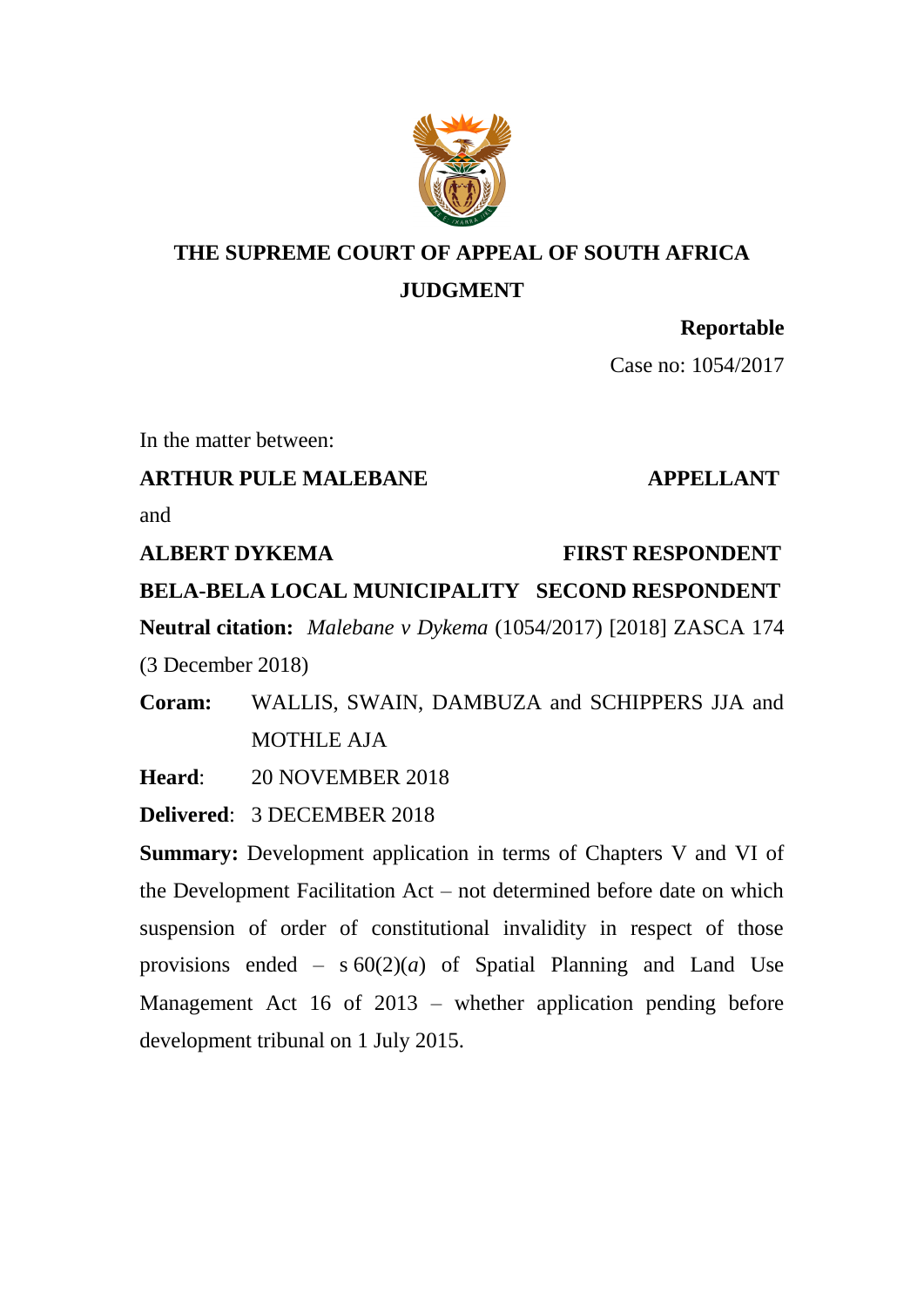## **ORDER**

**On appeal from:** Gauteng Division of the High Court, Pretoria (Cassim AJ, sitting as court of first instance):

- 1 The appeal is upheld with costs.
- 2 The order of the high court is set aside and the following order substituted:

'The application is dismissed with costs.'

3 The cross appeal is dismissed with costs.

### **JUDGMENT**

### **Wallis JA (Swain, Dambuza and Schippers JJA concurring)**

[1] The appellant, Mr Malebane, and the first respondent, Mr Dykema, own farms that straddle the N1 highway running north from Tshwane through Bela-Bela and Mokopane to Polokwane. Both farms are situated within the area of jurisdiction of the Bela-Bela Municipality (the Municipality). Some years ago Mr Dykema (with the support of one of the major oil companies) decided that his farm provided a suitable location for a One Stop service station. On 10 February 2012 he lodged an application with the Limpopo Development Tribunal (the Tribunal) for planning permission for such a service station. This involved a change in land use from agricultural and general to special under Land Use Zone 85 in terms of the Bela-Bela Land Use Scheme, 2008. The application was duly advertised and the Tribunal held various hearings between 13 April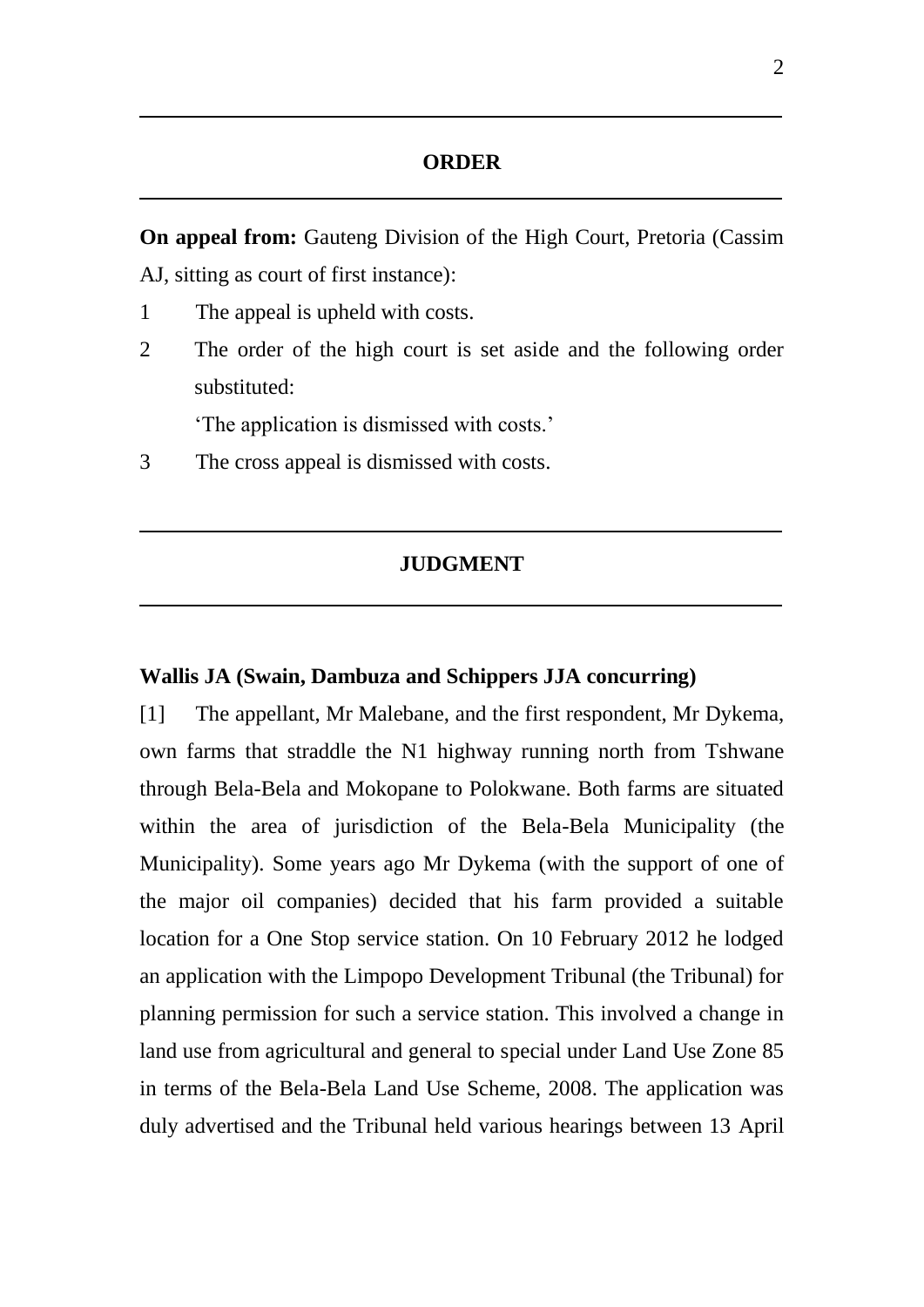and 5 June 2012. It set 16 July 2012 as the date for submission of final argument on Mr Dykema's application.

[2] On 18 June 2010 the Constitutional Court<sup>1</sup> endorsed a finding of this Court<sup>2</sup> that Chapters V and VI of the Development Facilitation Act 67 of 1995 (the DFA), under which Mr Dykema's application had been made, were unconstitutional. The Constitutional Court suspended its order of invalidity for two years to enable the legislature to remedy the constitutional defect. The order of suspension expired on 17 June 2012, without fresh legislation having been passed.

[3] After the expiry of the period of suspension of constitutional invalidity, development tribunals throughout South Africa, including the Tribunal, continued dealing with applications for developmental approval lodged prior to the date of expiry. They did so on the basis of a Policy Statement issued by the Department of Rural Development Land Reform.<sup>3</sup> In *Shelton* this court held that, once the period of suspension expired, the order of constitutional invalidity came into effect. Consequently the approval of a development application by a Development Tribunal after 17 June 2012 was invalid. It held that the policy statement was incorrect and inconsistent with the declaration of invalidity made by the Constitutional Court. The decision in *Shelton* was reaffirmed in *Patmar*. 4

 $\overline{a}$ 

<sup>1</sup> *Johannesburg Metropolitan Municipality v Gauteng Development Tribunal and Others* (*Gauteng Development Tribunal (CC)*) [2010] ZACC 11; 2010 (6) SA 182 (CC).

<sup>2</sup> *Johannesburg Municipality v Gauteng Development Tribunal and Others* [2009] ZASCA 106; 2010 (2) SA 554 (SCA).

<sup>3</sup> See *Shelton and another v Eastern Cape Development Tribunal and others* [2016] ZASCA 125 (*Shelton*), para 18.

<sup>4</sup> *Patmar Explorations (Pty) Limited v Limpopo Development Tribunal* [2018] ZASCA 19; 2018 (4) SA 107 (SCA).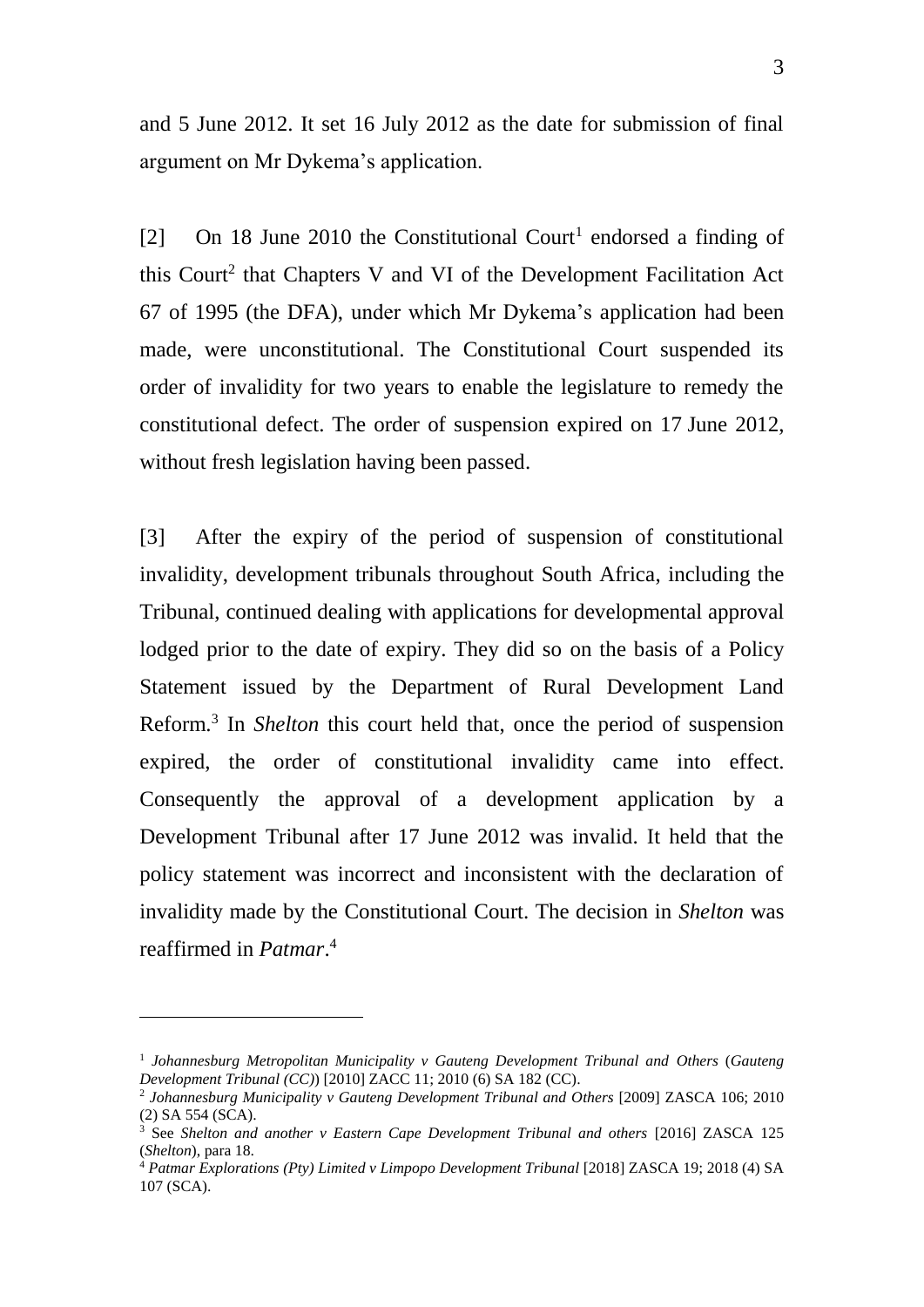[4] The present dispute arises because the Tribunal handed down a decision approving Mr Dykema's application, on 1 November 2012. The Municipality was rightly unwilling to give effect to that decision and required Mr Dykema to bring a fresh application for rezoning under the relevant planning legislation other than the DFA. Endeavours by his advisers to persuade the Municipality to adopt a different approach proved unsuccessful. In the meantime Mr Malebane (with the assistance of a different oil company) conceived of the idea of developing a similar service station on his property and applied to the Municipality for the necessary planning approvals. This caused Mr Dykema to approach the high court for an interim interdict preventing the Municipality from approving Mr Malebane's application and for an order that it process his application in accordance with the approval granted by the tribunal on 1 November 2012.

[5] The application came before Cassim AJ. He refused to grant the declaratory orders sought by Mr Dykema. He did so on the simple basis that their underlying postulate was that the Tribunal had lawfully approved his application, whereas in the light of the decision in *Shelton*, the purported approval on 1 November 2012 was invalid and a nullity. It might have been thought that this would dispose of the matter. However, without any prayer for that relief, the acting judge granted an order directing the municipality to process Mr Dykema's application for a change of land use and dispose of it in accordance with the provisions of s 60(2)(*a*) of the replacement legislation, the Spatial Planning and Land Use Management Act 16 of 2013 (SPLUMA). This legislation was passed in 2013 and promulgated on 5 August 2013, but only came into a force on 1 July 2015. Although there is little reasoning on the point in the judgment it appears that the acting judge proceeded on the footing that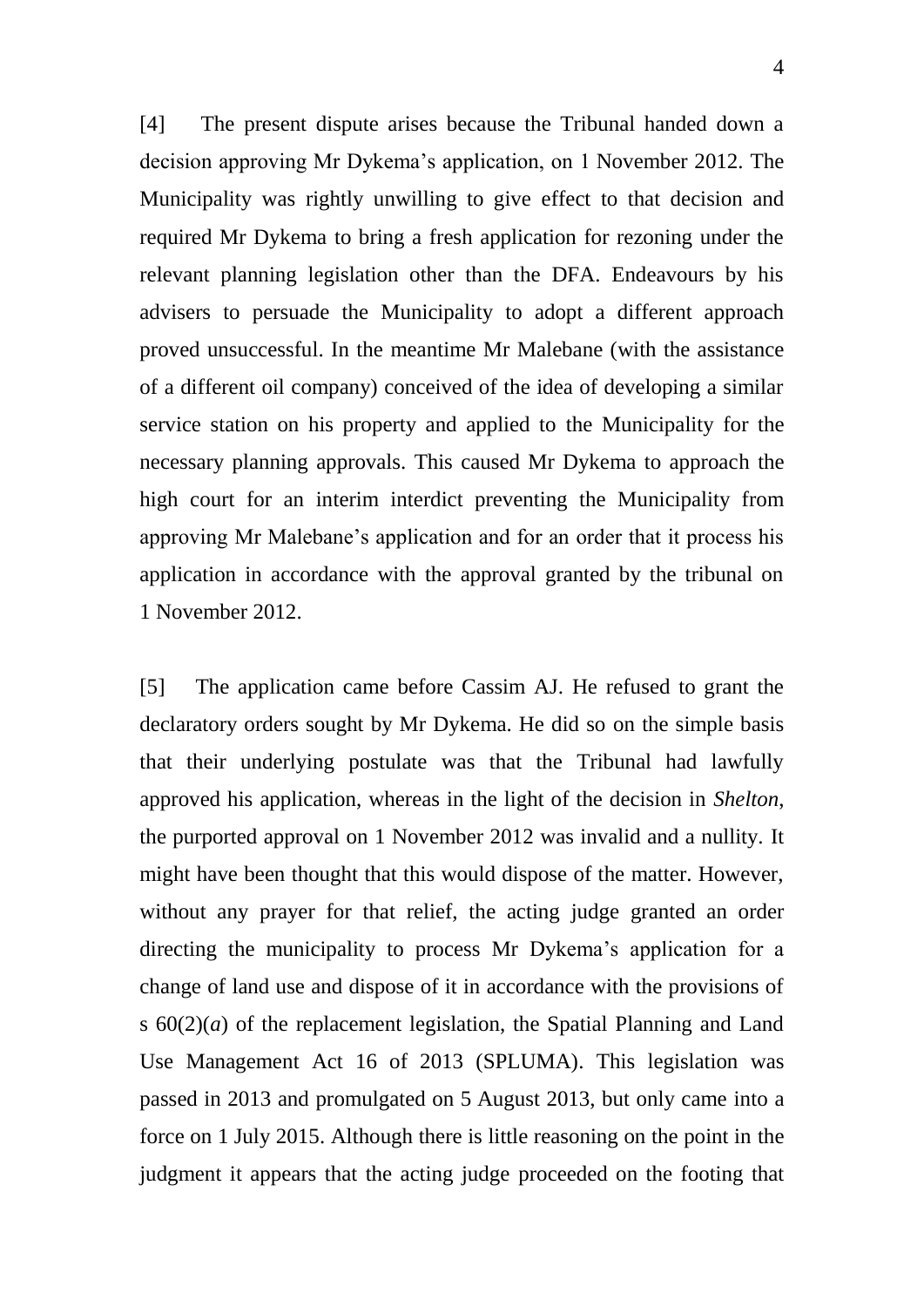the application had been pending before a tribunal in terms of s 15 of DFA 'at the commencement of this Act' and had not been decided or otherwise disposed of. The appeal is with his leave and there is a cross appeal by Mr Dykema in respect of an adverse costs order made against him.

## **The issues**

 $\overline{a}$ 

[6] Mr Dykema did not seek to contend that the Tribunal's approval of his application on 1 November 2012 was either lawful or valid. Instead the heads of argument on his behalf advanced two arguments in support of the judgment of the high court. The first was that, notwithstanding the fact that the Tribunal lacked any lawful authority to approve Mr Dykema's application, until set aside by a court of law, it remained valid and binding. Reliance was placed upon the judgments of the Constitutional Court in *Merafong*<sup>5</sup> and *Tasima*. <sup>6</sup> The second was that at the date upon which the order of constitutional invalidity came into effect he had an application pending before the Tribunal and s  $60(2)(a)$  of SPLUMA provided that all applications pending before a tribunal at the commencement of that Act had to be continued and disposed of in terms of SPLUMA.

[7] Mr Erasmus SC, who appeared in this court with Mr van Heerden, in place of counsel who prepared the heads of argument, correctly did not pursue the first argument. Although not framed as a review of the decision of the Tribunal, the effect of the judgment was to set aside its decision. Nothing more need be said about that. The only question we

*<sup>5</sup> Merafong City Local Municipality v AngloGold Ashanti Ltd* [2016] ZACC 35; 2017 (2) SA 211 (CC).

<sup>6</sup> *Department of Transport and Others v Tasima (Pty) Ltd* [2016] ZACC 39; 2017 (2) SA 622 (CC).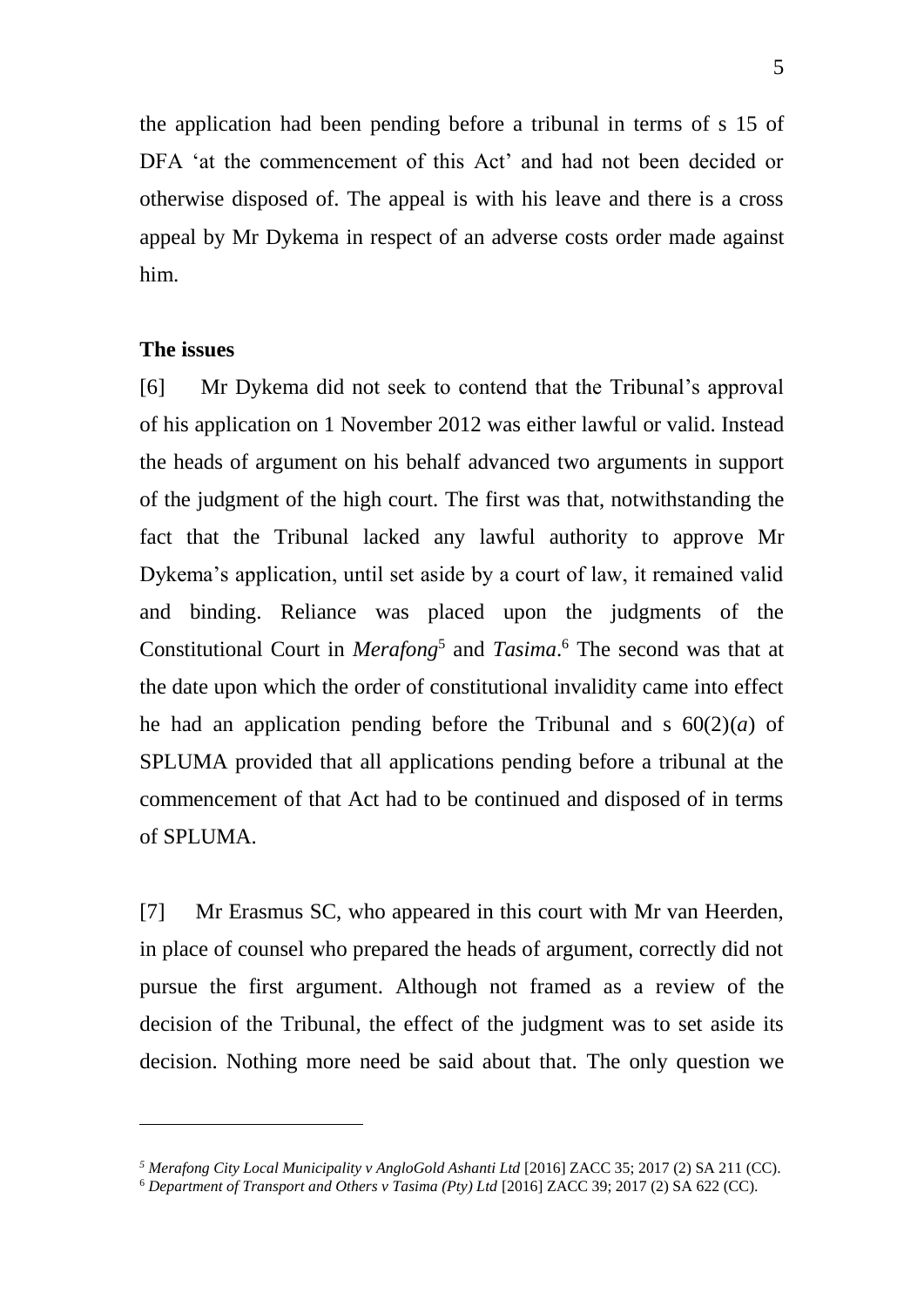have to decide is whether the high court correctly granted relief on the basis of the provisions of SPLUMA. Mr du Plessis SC, on behalf of Mr Malebane, pointed out that Mr Dykema had not asked for such relief, but said that, in the interests of having the point determined and resolving the matter, he was not raising a procedural objection to the grant of that relief. I accordingly turn to deal with that issue.

#### **The arguments**

[8] Whether Mr Dykema's application was pending when SPLUMA came into force on 1 July 2015, depends on s  $60(2)(a)$  of SPLUMA, which reads as follows:

'All applications, appeals or other matters pending before a tribunal in terms of section 15 of the Development Facilitation Act, 1995 . . . at the commencement of this Act that have not been decided or otherwise disposed of, must be continued and disposed of in terms of this Act.'

[9] The argument on behalf of Mr Dykema was that, at the date upon which the declaration of constitutional invalidity came into operation, he had an application for a change of land use pending before the Tribunal. All steps taken by the Tribunal after that date were invalid in accordance with the decision in *Shelton*. That left his application pending when the Tribunal lost its powers to determine it and it remained pending when SPLUMA came into force on 1 July 2015. Accordingly it fell to be continued and disposed of in terms of SPLUMA.

[10] Mr du Plessis SC submitted that there were several flaws in this analysis. His starting point was the principle of objective constitutional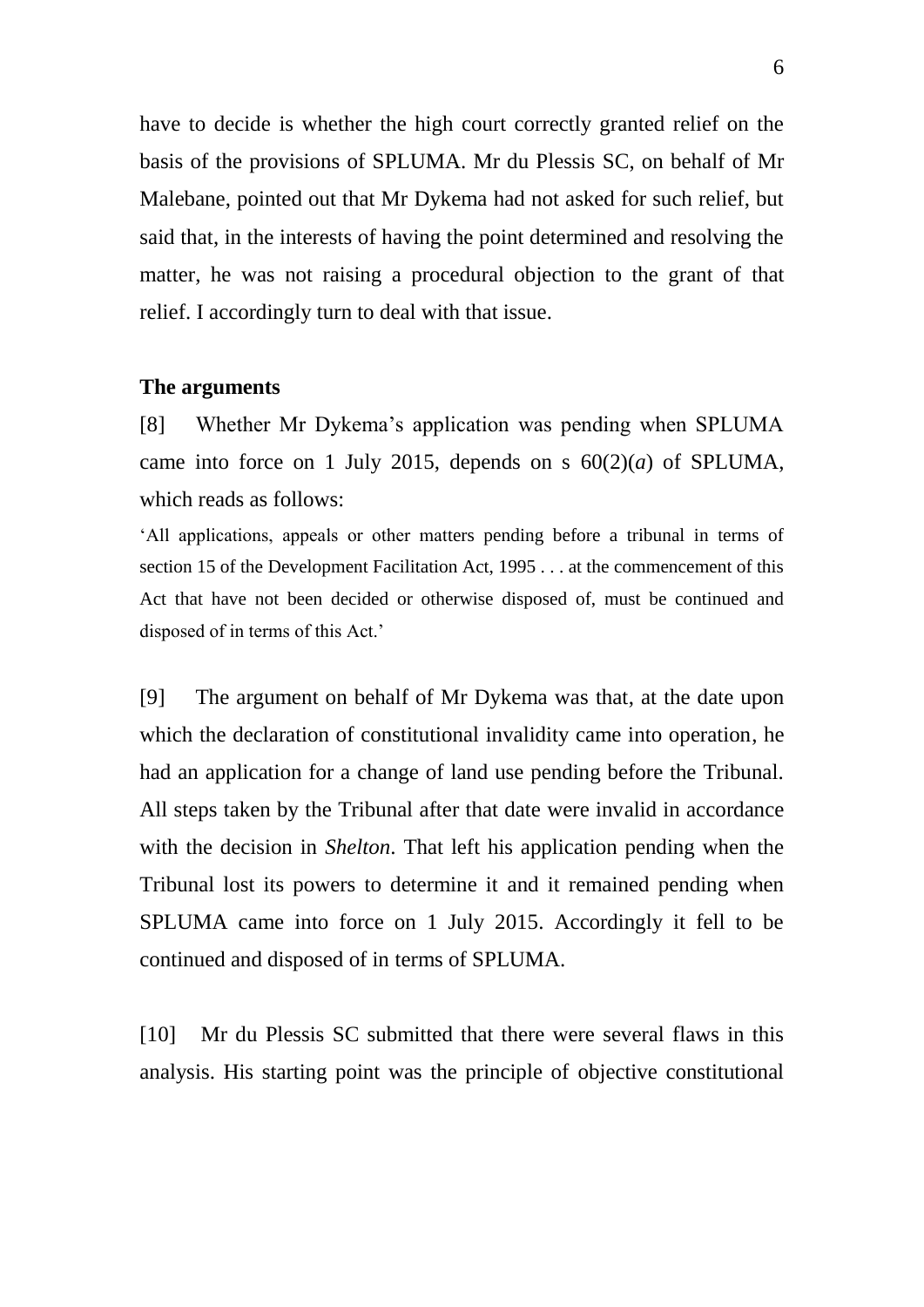invalidity.<sup>7</sup> The effect of a declaration of constitutional invalidity is that the legislation in question is invalid from the time of its enactment, subject to the Court's power under  $s 172(1)(b)$  of the Constitution to suspend an order for invalidity for any period to enable the legislature to remedy the defect and to limit the retrospective effect of the order of invalidity. In *Gauteng Development Tribunal* the Constitutional Court exercised both of these powers. It suspended the declaration of invalidity for two years until 17 June 2012. Recognising that the legislature might not pass amending or new legislation within that time frame it limited the retrospective effect of its order.

[11] It is helpful to look closely at what the Constitutional Court ordered with a view to avoiding undesirable consequences flowing from the order of invalidity. It said in regard to the period of suspension that:<sup>8</sup>

'A proper balance … may be achieved by allowing the tribunals to continue exercising those powers *during the period of suspension*'. (My emphasis.)

The emphasised portion of this passage shows that the Court was only affording powers to development tribunals during the period of suspension and not thereafter. Recognising that remedial legislation might not be passed within the two year period afforded by the suspension of the declaration, the Court held:<sup>9</sup>

'Finally, a necessary feature of this suspended declaration of invalidity is that it should not have retrospective effect if the period of suspension expires without the defects in the Act having been corrected. In exercising their powers under the impugned chapters, development tribunals have approved countless land developments across the country. It would not be just and equitable for these decisions to be invalidated if the declaration of invalidity comes into force.'

-

<sup>7</sup> *Ferreira v Levin NO and Others; Vryenhoek and Others v Powell NO* 1996 (1) SA 984 (CC) paras 27 and 28.

<sup>8</sup> *Gauteng Development Tribunal (CC)*, para 81, p 209I-210A.

<sup>9</sup> *Gauteng Development Tribunal (CC)*, para 85.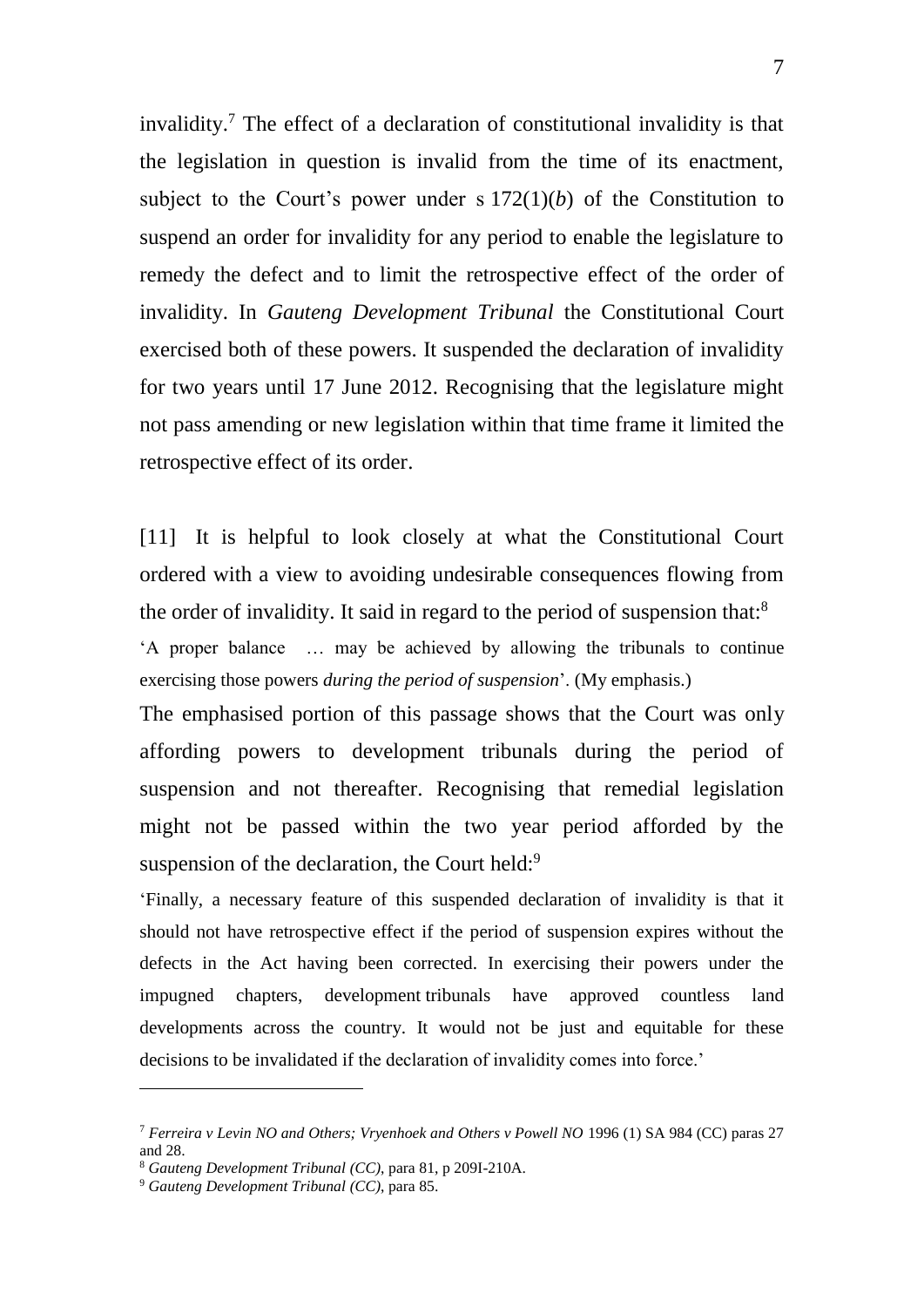There is a problem with this somewhat cryptic statement in that the Constitutional Court did not thereafter make any order limiting the retrospectivity of its order. However, the case has been argued before us on the footing that this was the effect of the Court's order.

[12] Mr du Plessis submitted that, notwithstanding the absence of a specific order, the effect of the judgment in *Gauteng Development Tribunal* was to maintain in force all the approvals of land developments granted by development tribunals up until the date upon which the order of suspension expired. As far as applications lodged before the expiry date, but not disposed of before that date were concerned, they lapsed and became invalid. His reasoning was that as the jurisdiction the tribunals had previously exercised was constitutionally invalid from inception so were undetermined applications. They were applications for approval submitted to a body that in law had no power to approve them and accordingly they were invalid in the same way as the relevant chapters of the DFA were invalid.

[13] Mr du Plessis accordingly submitted that Mr Dykema's application was no longer in existence, much less pending, when SPLUMA came into force. He drew attention to the fact that s 60(1) of SPLUMA dealt with the consequences of the repeal of the DFA and not the consequences of the constitutional invalidity of chapters V and VI. Accordingly it could not save Mr Dykema's application from invalidity. In any event a pending application meant one 'remaining undecided; awaiting decision or settlement'. In view of the fact that after 17 June 2012 the Tribunal no longer had the power to decide the application it ceased to be pending at that stage.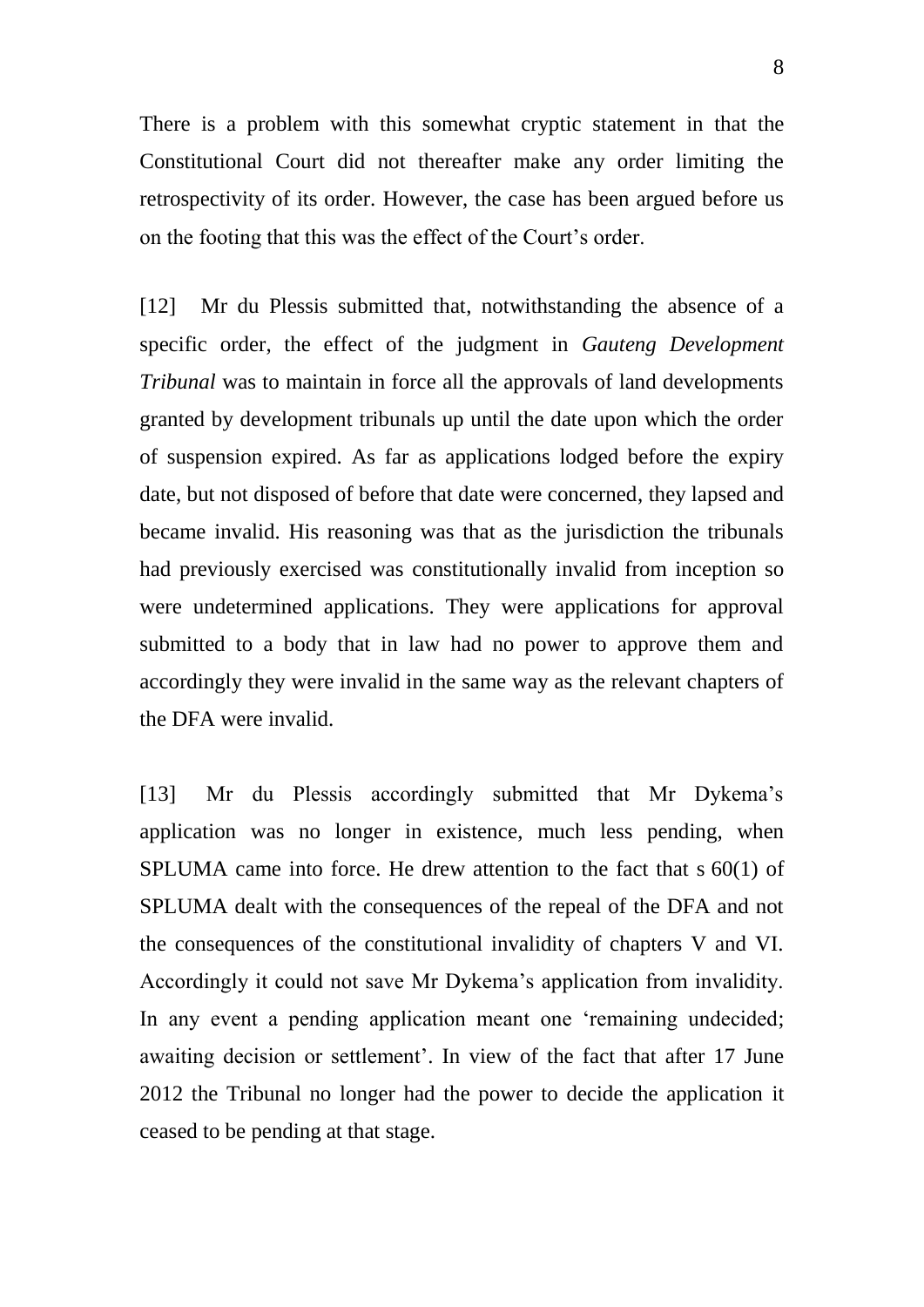#### **Was there a pending application?**

[14] The question for decision is whether Mr Dykema's application was pending before the Tribunal on 1 July 2015, notwithstanding that on 17 June 2012 the Tribunal had ceased to have any authority to determine it. The short answer is 'No'. The *Concise Oxford Dictionary* defines 'pending' as meaning 'awaiting decision or settlement'. The rather longer definition in the *Shorter Oxford English Dictionary* is 'remaining undecided, awaiting settlement; orig of a lawsuit'. The *Collins English Dictionary* says that 'if something such as a legal procedure is pending, it is waiting to be dealt with or settled'. The position is no different in American English. The *Merriam-Webster* dictionary gives as the definition of pending in its adjectival sense 'not yet decided: being in continuance'. *Black's Legal Dictionary*<sup>10</sup> has 'Remaining undecided; awaiting decision  $\langle a \rangle$  pending case  $\langle b \rangle$ . Implicit in each of these definitions is that what is pending is still capable of being determined, which had ceased to be the case with Mr Dykema's application.

[15] The case law, both here and overseas, is to the same effect. In *Mhlungu*, Kentridge AJ in the Constitutional Court said, in regard to the transitional provisions in the Interim Constitution, that the normal meaning of pending is that proceedings 'are pending if they have begun but not yet finished'.<sup>11</sup> In *Nkosi*<sup>12</sup> Spoelstra J referred to dictionary definitions to the same effect as those I have quoted and said:

'It applies to a matter that has commenced and is not yet finalised.'<sup>13</sup>

-

<sup>&</sup>lt;sup>10</sup> Bryan A Garner (ed) *Black's Legal Dictionary* (9 ed, 2009) p 1248 sv 'pending'.

<sup>11</sup> *S v Mhlungu and Others* 1995 (3) SA 867 (CC). Although this was a minority judgment there was nothing in the other judgments that suggested it was incorrect.

<sup>12</sup> *Nkosi v Barlow NO en Andere* 1984 (3) SA 148 (T) at 154A-B.

<sup>&</sup>lt;sup>13</sup> I translate from the original, which read: ' Dit dui dus op 'n aangeleentheid wat begin het en nog nie gefinaliseer is nie.' See also *Noah v Union National South British Insurance Co Ltd* 1979 (1) SA 330 (T) at 332B-C.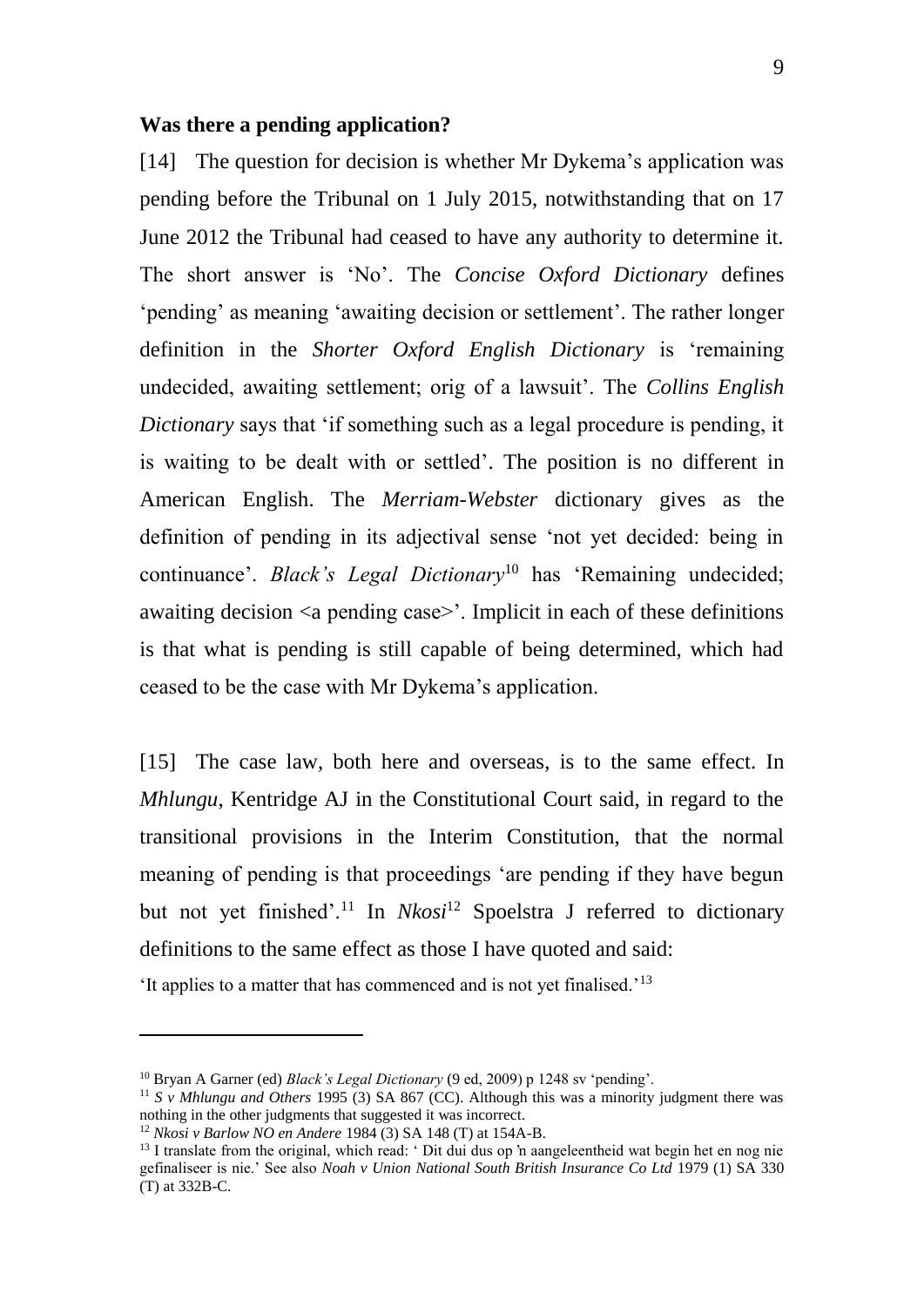That case, like most of the reported decisions I have consulted, was dealing with the stage at which a matter became pending, rather than whether an application can be pending before an administrative body after that body has ceased to have the power to determine it. However there are clear statements in some instances to the effect that a matter is pending only for so long as the court or tribunal before which it was brought is capable of making an order in relation to it.

[16] That a legal suit, or an application to an administrative tribunal, such as Mr Dykema's to the Tribunal, is only pending if the court or administrative tribunal still has the power to hear and dispose of it appears clearly from two cases, the one from Canada and the other from New Zealand.<sup>14</sup> In *Garnham v Tessier*<sup>15</sup> it was said:

'"Litigation pending", as here used means any legal proceeding, suit or action remaining undecided or awaiting decision or settlement.'

The following statement appears in *National Bank of New Zealand Ltd v Chapman*: 16

'A legal proceeding can be said to be "pending" as soon as it has been commenced and it remains pending until it has been concluded, that is, *so long as the court having original cognizance of it can make an order on the matters in issue*, or to be dealt with, therein.' (My emphasis.)

I am satisfied that these statements correctly reflect the meaning of pending in the present context.

[17] It was common cause between counsel that from 17 June 2012 the Tribunal lacked any power to make an order on Mr Dykema's

 $\overline{a}$ 

<sup>&</sup>lt;sup>14</sup> Cited in *Words and Phrases Legally Defined* (3 ed. 1989) p 344, sv 'pending'.

<sup>15</sup> *Garnham v Tessier* (1959) 27 WWR 682 at 688, Man CA.

<sup>&</sup>lt;sup>16</sup> National Bank of New Zealand Ltd v Chapman [1975] 1 NZLR 480 at 482. This judgment appears to be the source of the corresponding statement in *Stroud's Judicial Dictionary of Words and Phrases* (7 ed, 2006) Vol 3, p 194, sv 'pending'.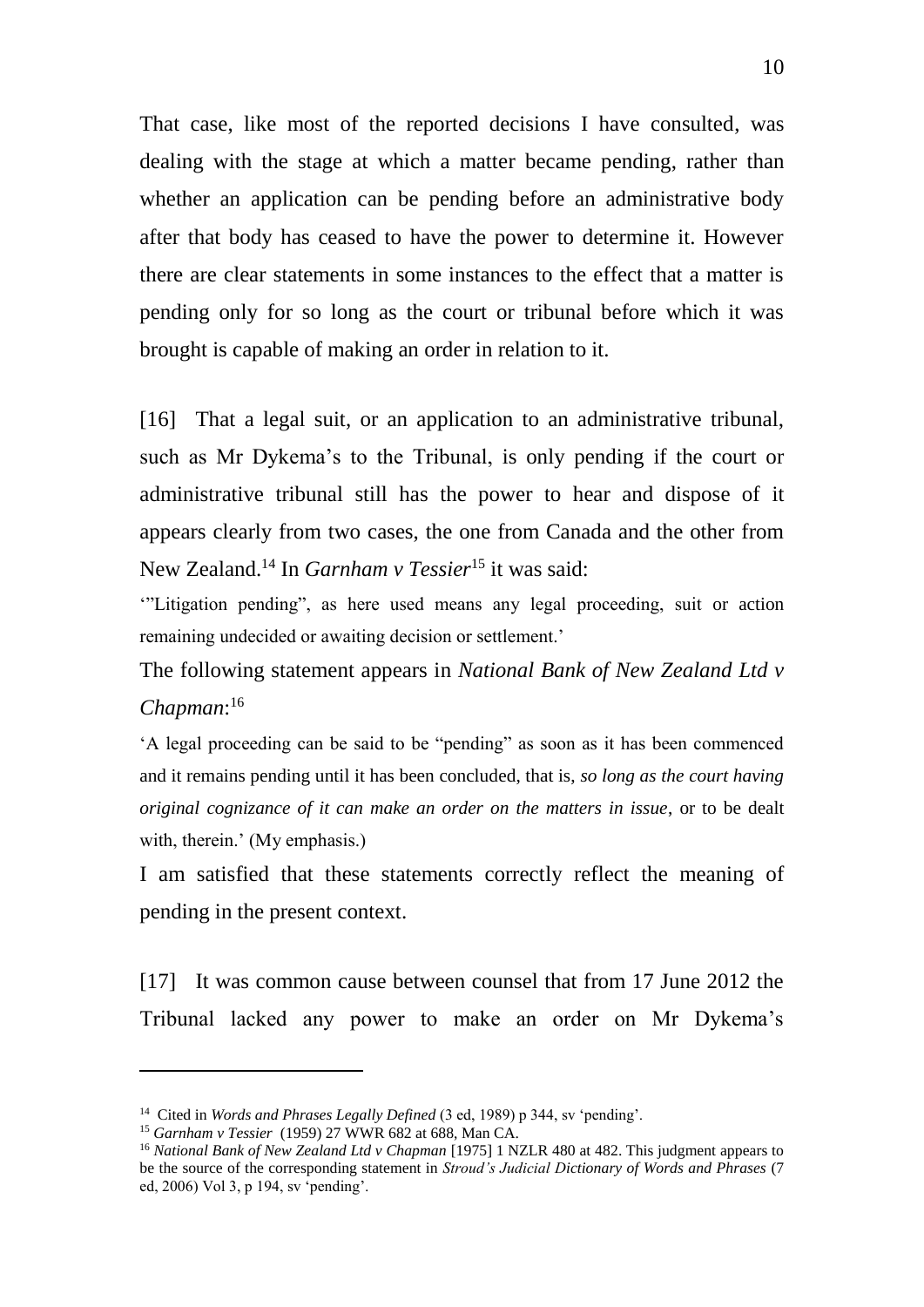application. When it purported to do so on 1 November 2012 that was invalid because the Tribunal acted in terms of legislative provisions that were constitutionally invalid. In my view nothing could be clearer than that the application ceased to be pending when the Tribunal lost the authority to deal with it. The position would have been no different had the Tribunal been abolished on that date without any provision being made to deal with applications then pending. An application cannot be pending in any realistic sense before an administrative body when its power to grant it has ceased to exist.

[18] Mr Erasmus responded to these difficulties by contending that their effect was to render the provisions of  $s 60(2)(a)$  ineffective and meaningless. He said that a court does not lightly conclude that a statutory provision has no meaningful effect.<sup>17</sup> Building on that foundation, he submitted that the only way in which to give the section effect was to interpret the words 'pending before a Tribunal … at the commencement of this Act' as referring to applications that had been properly lodged with tribunals prior to 17 June 2012 and not disposed of before they lost the power to make a decision on them. The implication was that such applications remained pending notwithstanding the fact that they could not be dealt with by the Tribunal and notwithstanding that the legislation envisaged by the Constitutional Court order might not make any provision for them to be pursued under new or amended legislation.

[19] The submission faced substantial difficulties in requiring a distortion of the language of the section and a transition in time of three years from 17 June 2012 to 1 July 2015. It provided no explanation for

-

<sup>17</sup> *National Credit Regulator v Opperman and Others* 2013 (2) SA 1 (CC) para 42.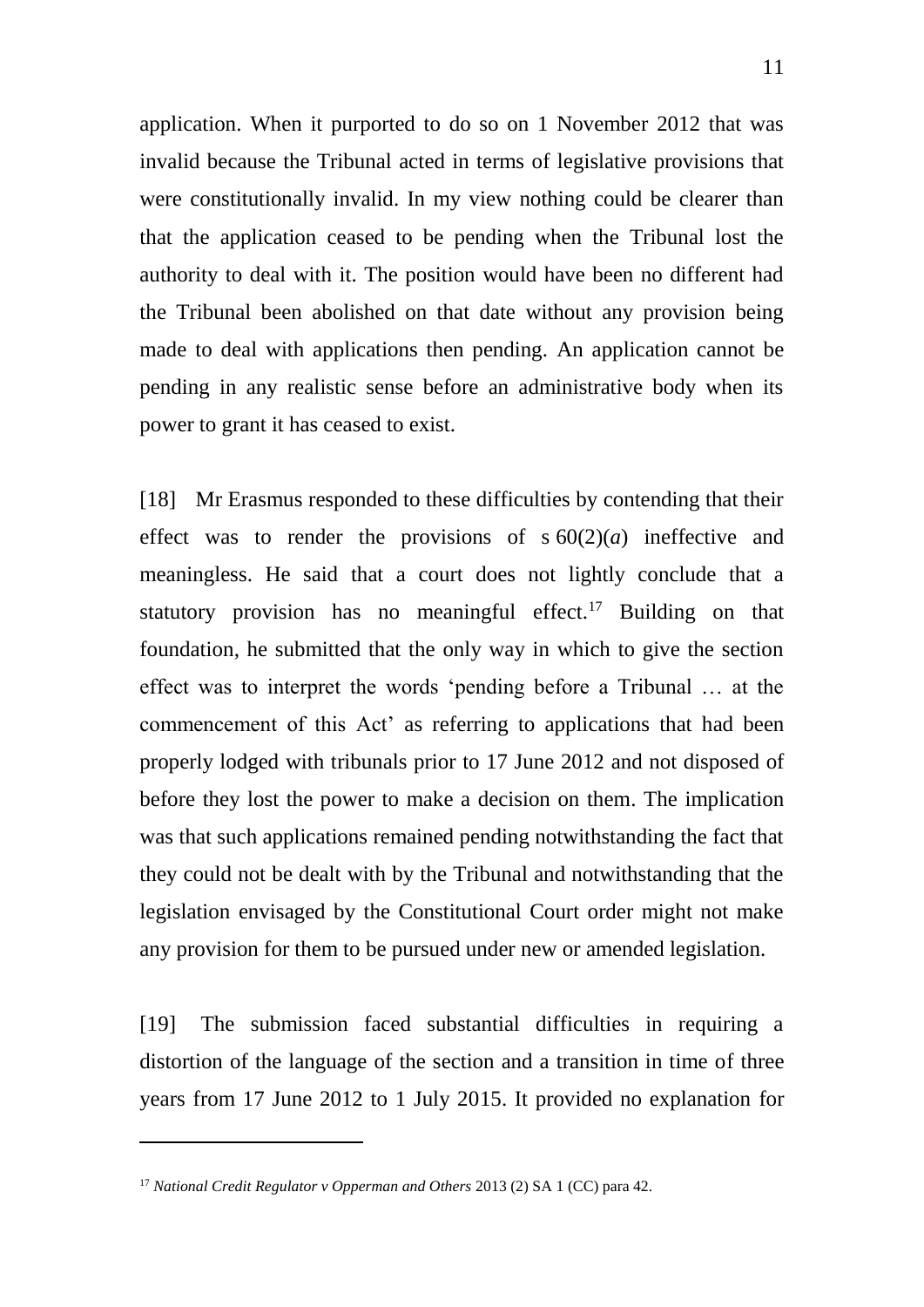the status of such applications during the intervening period, when other developers were free to obtain consent for their potentially competing developments from appropriate authorities, including local authorities such as Bela-Bela. Nor did it offer an explanation of what would occur in regard to the application if new or amending legislation made no similar provision. It contemplated a legal situation in which the application would become dormant, but possibly revive at an indeterminate future date, depending on future legislation, the content of which could not be predicted.

[20] A further problem was that the Bill giving rise to the enactment of SPLUMA was prepared and published before the expiry of the period of suspension of constitutional validity. As noted in *Shelton,* the relevant government department had issued a policy statement that development tribunals could continue to dispose of applications lodged with them prior to the expiry of the suspension of the declaration of constitutional invalidity. In the light of that, those responsible for drafting SPLUMA would have anticipated that when it came into force there would be applications pending, but not yet disposed of, before development tribunals even if this were after the expiry of the period of suspension. They might well not have foreseen that there would be a lengthy delay between the enactment of the legislation and its being brought into operation. They would certainly not have foreseen that the relevant policy in terms of which tribunals were continuing to act would be held to be legally invalid as held in *Shelton*. That being the case it seems rather more likely that the transitional provision was put in as a typical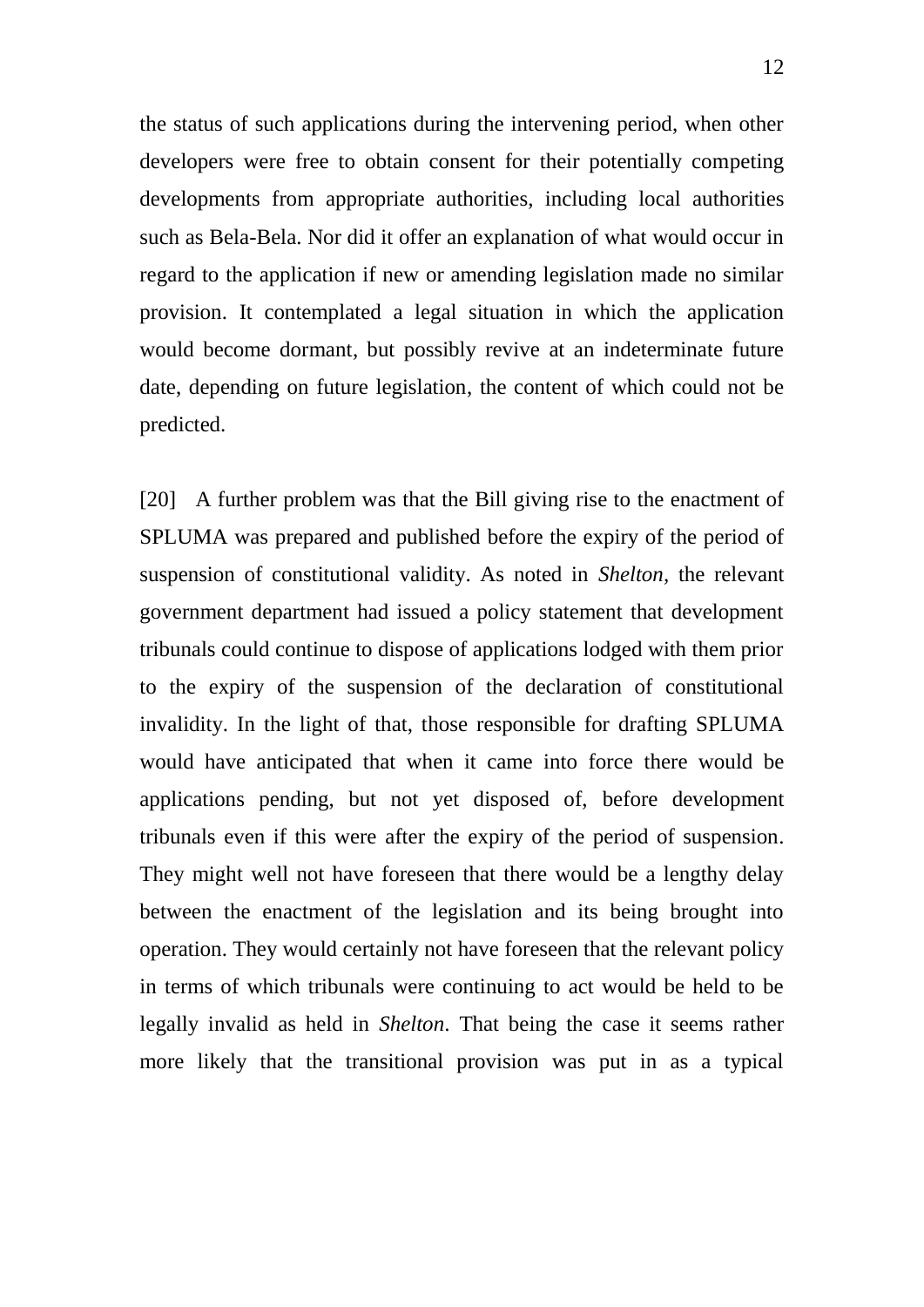'boilerplate' provision<sup>18</sup> to deal with whatever transitional situation existed at the time it came into force.

[21] Apart from these obvious difficulties, there was a fatal flaw in the argument, because its underlying premise that otherwise s 60(2)(*a*) would have no practical effect was false. The reason is that it overlooked applications in terms of s 61 in chapter VII of the DFA and the mediation and appeal provisions in ss 22 to 24 of the DFA. Chapter VII deals with registration arrangements and was not affected by the declaration of constitutional invalidity. It is not wholly clear whether s 61 could be invoked in relation to developments other than those that had first been the subject of a land development application in terms of Chapters V and VI of the DFA, but that does not matter. I assume for present purposes that Chapter VII was only applicable to land registration arrangements in respect of developments approved by a tribunal under Chapters V and VI.

[22] After a tribunal approved a development under Chapters V and VI, the developer had to take all the steps necessary to bring the development to fruition. In the case of a township development this could be a protracted process. Layout plans would have had to be prepared and approved; provision for services needed to be made; negotiations with various authorities would have had to take place in regard to their requirements in relation to the nature and extent of servitudes for service provision, such as water, electricity and sewage reticulation; there would have needed to be compliance with the conditions of establishment. Many other steps can be envisaged and all of these would need to take time and money. Furthermore the rate of progress of the development would have

-

<sup>&</sup>lt;sup>18</sup> See *Mhlungu*, op cit, paras 22-23 and 26 (per Mahomed J) and para 75 (per Kentridge AJ).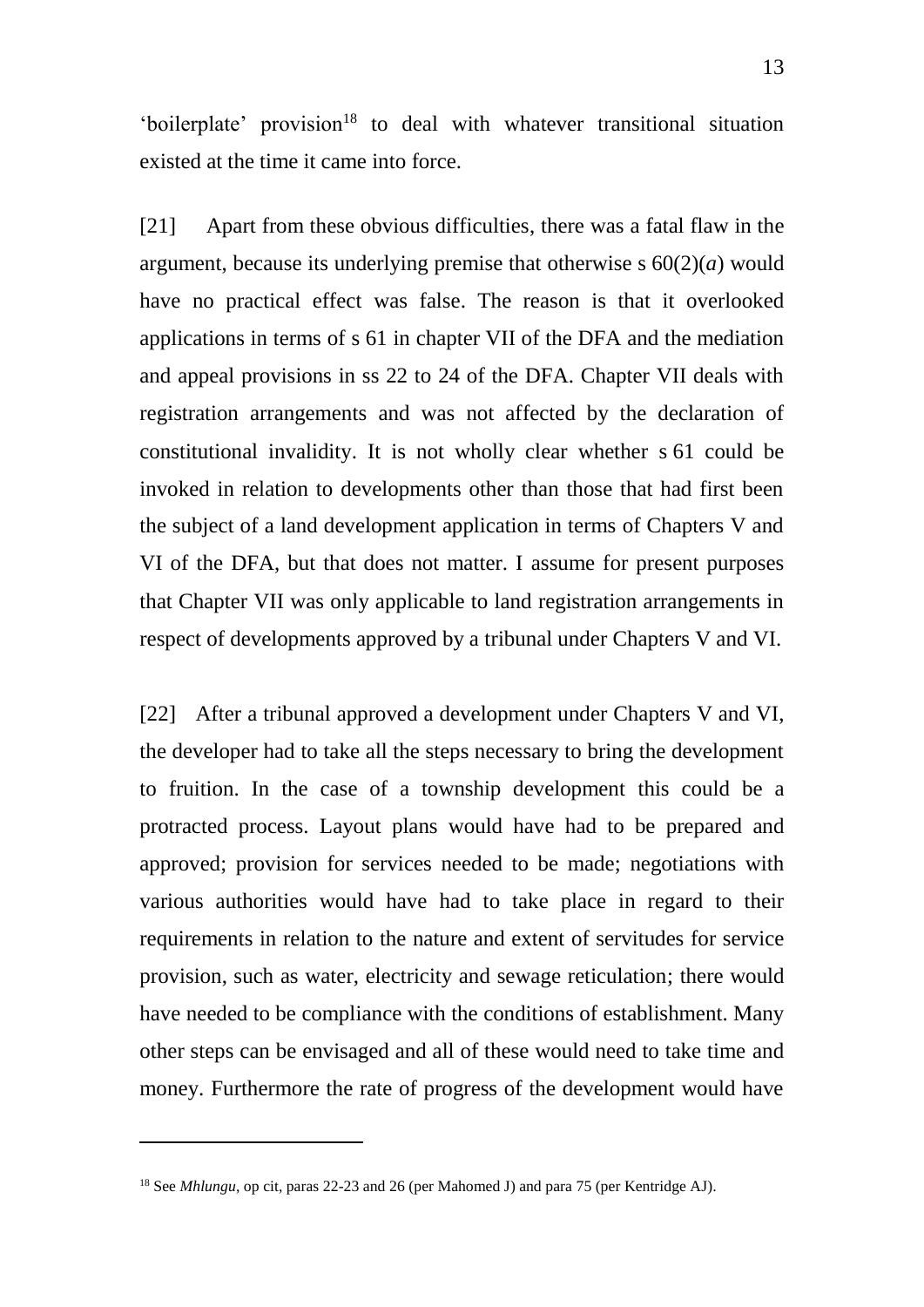had to take account of conditions in the property market and the ability to sell the resulting stands in the township.

[23] Once the developer was ready to proceed to opening a township register it could apply to the relevant tribunal for the approval of a registration arrangement under s 61(1) of the DFA. The tribunal would then consider the application. Section 61 required it to be satisfied that there had been compliance with the requirements of s 38 of the DFA and certain other statutory requirements. It would then either grant the application, with or without conditions, or refuse it. Any decision made by the tribunal would be subject to appeal to a development appeal tribunal in terms of s 23 of the DFA.

[24] It is perfectly conceivable that an applicant for development approval might have obtained such approval in early June 2012 before the declaration of invalidity came into effect. For the reasons dealt with in para 11 of this judgment, the approval would have remained valid and unaffected by the declaration of invalidity. If it then took the developer eighteen months or two years before being ready to submit an application for a registration arrangement, and the application was delayed while the tribunal was satisfying itself that all the requirements for granting a registration arrangement were satisfied, it is readily conceivable that such an application could have been outstanding on 1 July 2015. Equally if the tribunal approved the registration arrangement subject to conditions that the developer did not wish to accept, there could have been an appeal to a development appeal tribunal under s 23, read with s 16(*a*), of the DFA.

[25] The point of this example is to demonstrate that, entirely apart from applications under chapters V and VI of the DFA, there was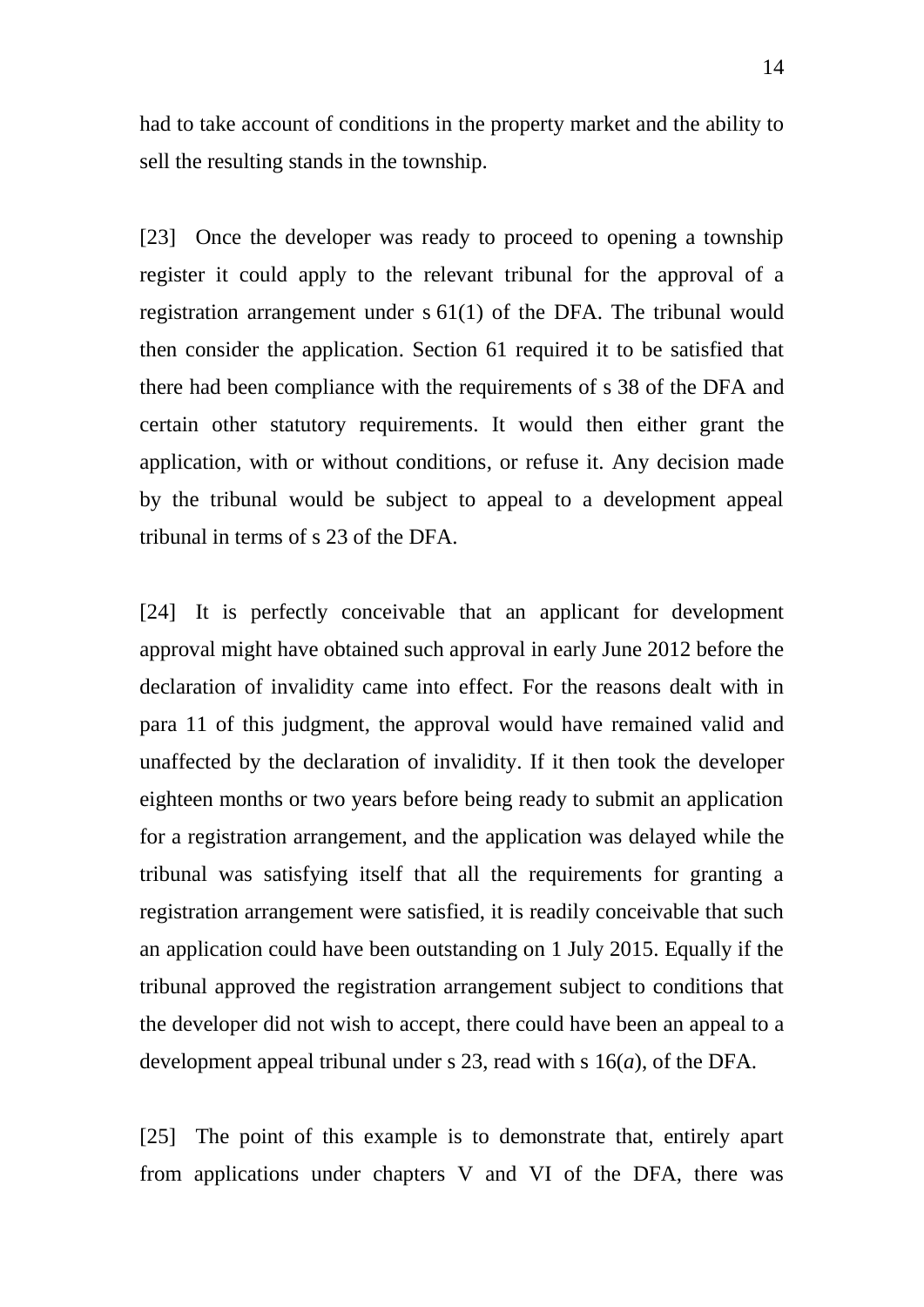undoubtedly scope for there to have been applications, appeals or other matters pending before a tribunal when SPLUMA came into operation on 1 July 2015. That being so the foundation for Mr Erasmus' argument fell away. It is unnecessary to give a strained interpretation to  $s 60(2)(a)$  in order to provide the section with a practical purpose.

[26] I have now had the opportunity to read the judgment by Mothle AJA. He holds that, as the Municipality had informed the Tribunal, while the latter was considering Mr Dykema's application, that it supported the change in land use, 'that approval is protected' by the decision of the Constitutional Court that land development approvals by tribunals would not be invalidated if the declaration of invalidity came into operation without the defects in the DFA having been corrected.<sup>19</sup> The Municipality had an obligation to give effect to Mr Dykema's right to just administrative action by considering his application, but instead delayed and required him to submit a fresh application. The DFA did not put any time limit on applications to it. Either the application was still pending when SPLUMA came into operation in 2015 or it 'must be accepted as having resuscitated such applications and given them a life line'. In his view it was in the interests of justice to grant the relief granted by the high court.

[27] I am unable to agree with this reasoning. Mr Dykema's application proceeded from the premise that the Tribunal had lawfully approved his application. In his own words the purpose of the relief sought was to 'give effect to the approved land use rights of the Applicant'. That was a

 $\overline{a}$ 

<sup>19</sup> *Gauteng Development Tribunal (CC)*, para 83. As noted in para 11 of this judgment the Court made no orderr in that regard.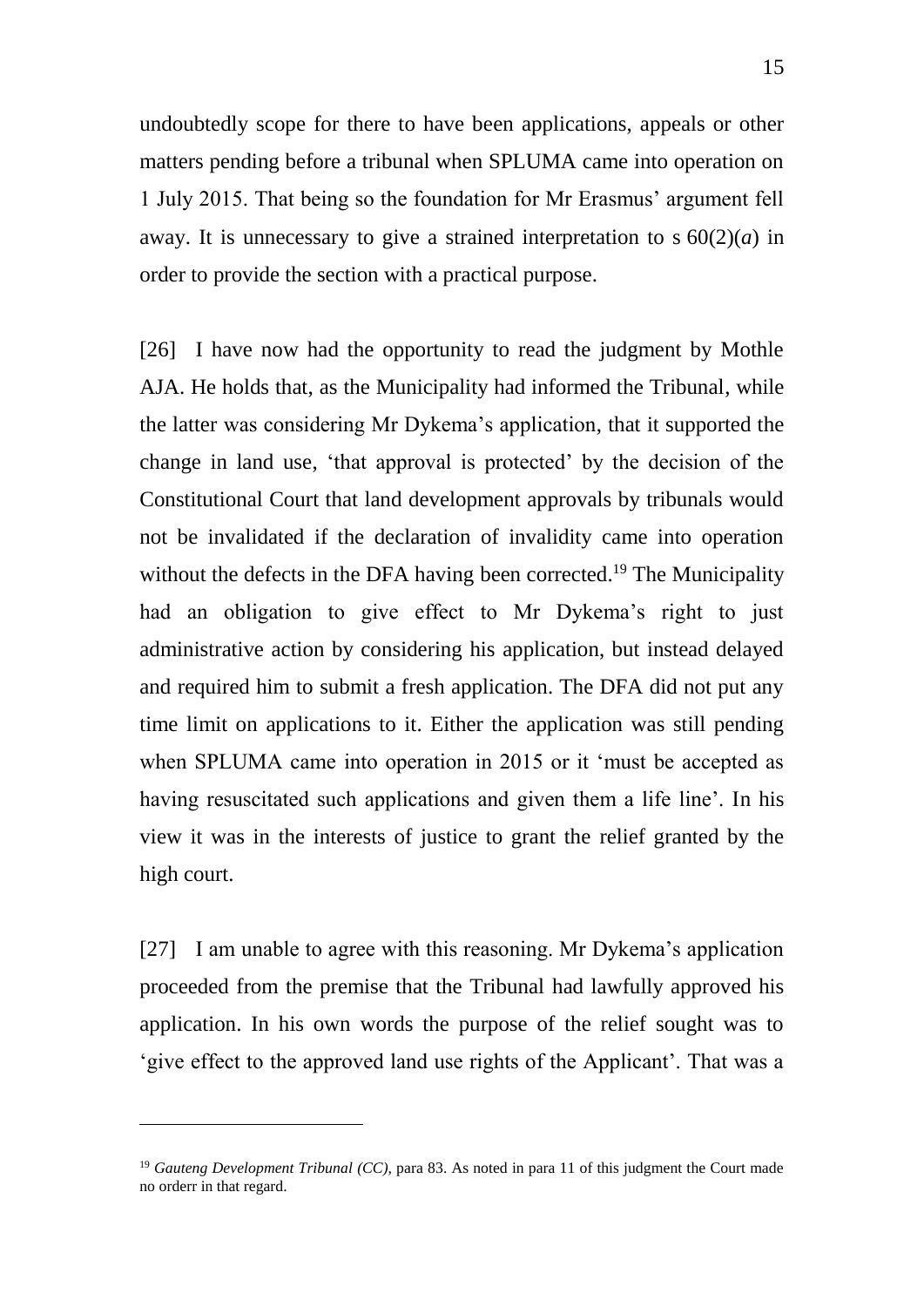reference to the Tribunal's approval of his application in November 2012. When his planners approached the Municipality in 2013, it was on the basis that he would withdraw his DFA application and resubmit it to the Municipality under the Ordinance. The rider was that the latter would agree that it would be unnecessary to re-advertise the application or follow the procedures under the applicable Ordinance. This would, so he said, enable the Municipality to 'promulgate the approved land use rights in terms of the Ordinance'. He sought to interdict the Municipality from processing Mr Malebane's application because it was not 'processable' in the light of the DFA approval of his application. In summing up his case Mr Dykema said that he was 'the beneficiary of a formal land use change approval issued by the DFA Tribunal'.

[28] Nowhere in the application papers, or the arguments addressed in this court and the high court, was there any suggestion that the Municipality's willingness in 2012 to approve a change of land use for Mr Dykema, conferred any rights upon him as against the Municipality. Nor did he complain that the Municipality infringed his rights to just administrative action. He accepted that the Municipality had a discretion whether to adopt the route proposed by his town planner. He did not suggest that its refusal to exercise that discretion in his favour was unlawful and, in any event, would have had to bring separate review proceedings under PAJA if that was his case. In those circumstances where no allegations were made against the Municipality that it was in breach of obligations owed to Mr Dykema, or that its past conduct amounted to a binding decision to approve a change in land use, the Municipality understandably abided the decision of the court on Mr Dykema's application. Mothle AJA's approach would condemn it on grounds forming no part of the case made by Mr Dykema in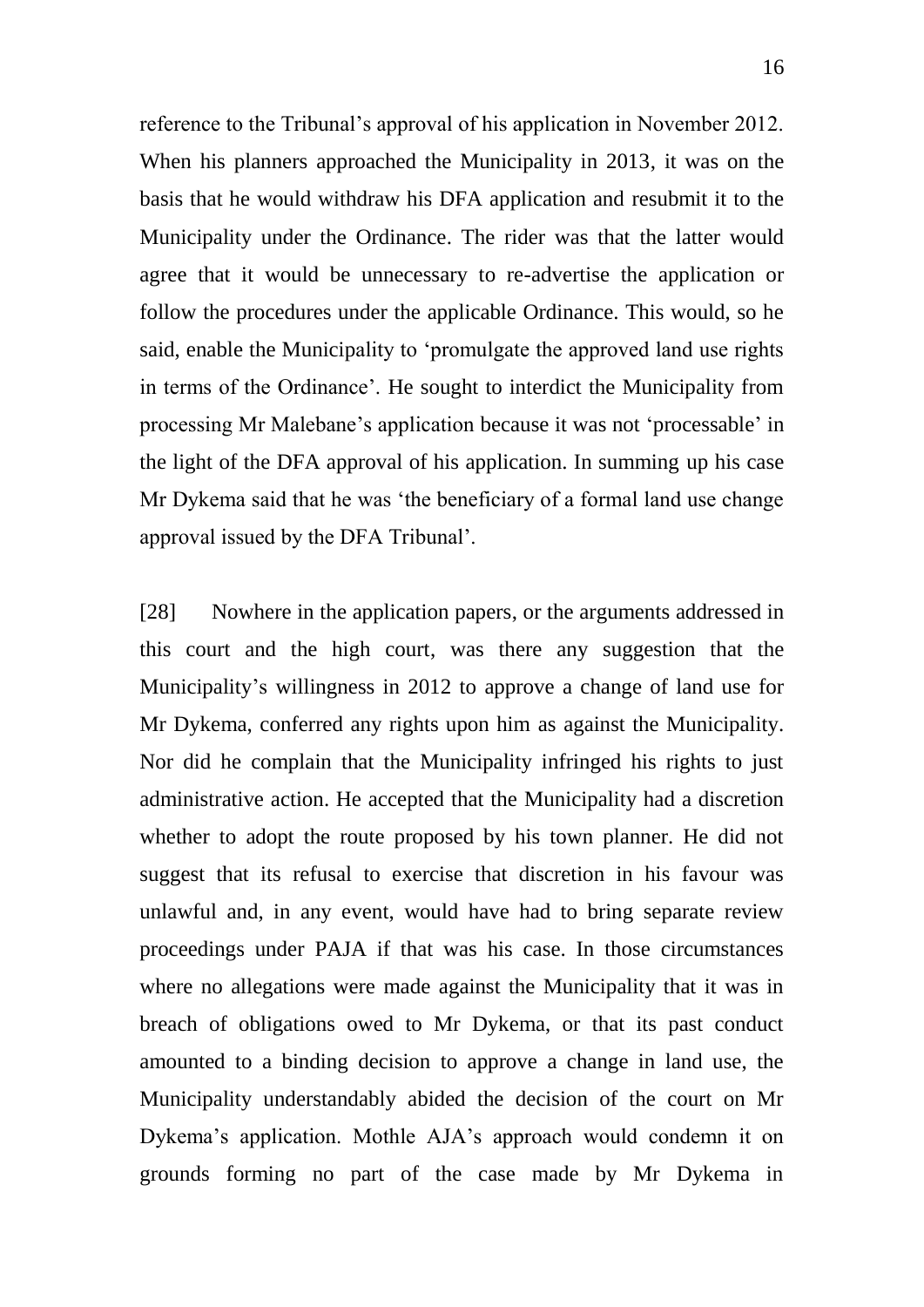circumstances where the Municipality has had no opportunity to defend itself. That is impermissible.

[29] My colleague accepts that the decision by the Tribunal in November 2012 was invalid. He also accepts that after 17 June 2012 the Tribunal no longer had any statutory authority to deal with Mr Dykema's application under the DFA. The Constitutional Court's decision on retrospectivity meant that tribunal planning decisions already made and affording rights to applicants were not invalidated. The same did not apply to people in the position of Mr Dykema, as recognised by him in his approaches to the Municipality and his proposal that he submit an application under the Ordinance for approval. I have given my reasons for saying that the DFA application was not pending when SPLUMA came into operation. The suggestion that it was 'resuscitated' is a novel one and not one advanced by leading counsel for Mr Dykema. In my view it is unsound. Mr Malebane correctly pointed out that, when he lodged his application in 2015, circumstances would have changed since Mr Dykema's original application – not least because there were now competing applications – and a fair administrative process required the Municipality to weigh up the applications in the light of the change in circumstance.<sup>20</sup>

[30] For those reasons the appeal must succeed. I make the following order:

1 The appeal is upheld with costs.

-

2 The order of the high court is set aside and the following order substituted:

<sup>20</sup> *Logbro Properties CC v Bedderson NO and Others* 2003 (2) SA 460 (SCA) paras 23 to 25.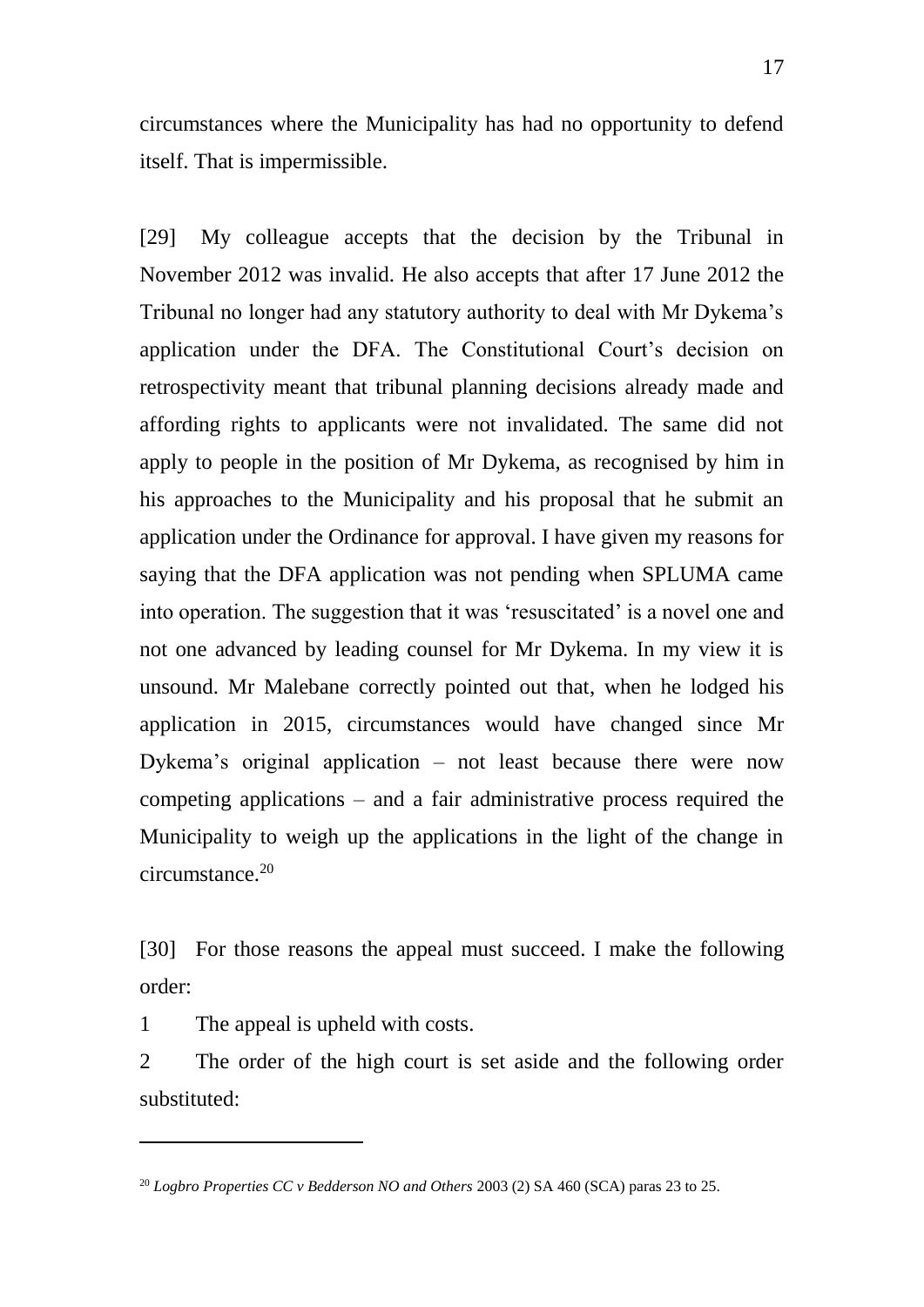'The application is dismissed with costs.'

3 The cross appeal is dismissed with costs.

# M J D WALLIS JUDGE OF APPEAL

\_\_\_\_\_\_\_\_\_\_\_\_\_\_\_\_\_\_\_\_\_\_\_\_\_\_\_

### **MOTHLE AJA (Dissenting)**

[31] I have read the judgment of Wallis JA (the first judgment). I respectfully disagree with the analysis and the conclusion reached in the first judgment. In my view the applications that were lodged and not finalised (the pending applications) in terms of the now repealed Development Facilitation Act 67 of 1995 (DFA)*,* have neither lapsed nor became nullified on expiry of the period of suspension of the declaration of invalidity, being 17 June 2012 (the date of expiry). On a proper construction of the Constitutional Court order of the declaration of invalidity, read with section 60(2)(a) of the Spatial Planning and Land Use Management Act 16 of 2013 (SPLUMA), I would, for reasons that follow hereunder, dismiss the appeal with costs, and uphold the crossappeal.

[32] A summary of the background facts appears in the first judgment and will not be repeated in this judgment. Only a short chronology of events and the salient points will be referred to for purposes of context. At the centre of this appeal, is the question of the status and fate of the pending applications from the date of expiry.

[33] The respondent, Mr Dykema's version of events reveals a sense of frustration that he had endured, at the hands of the state, mainly Bela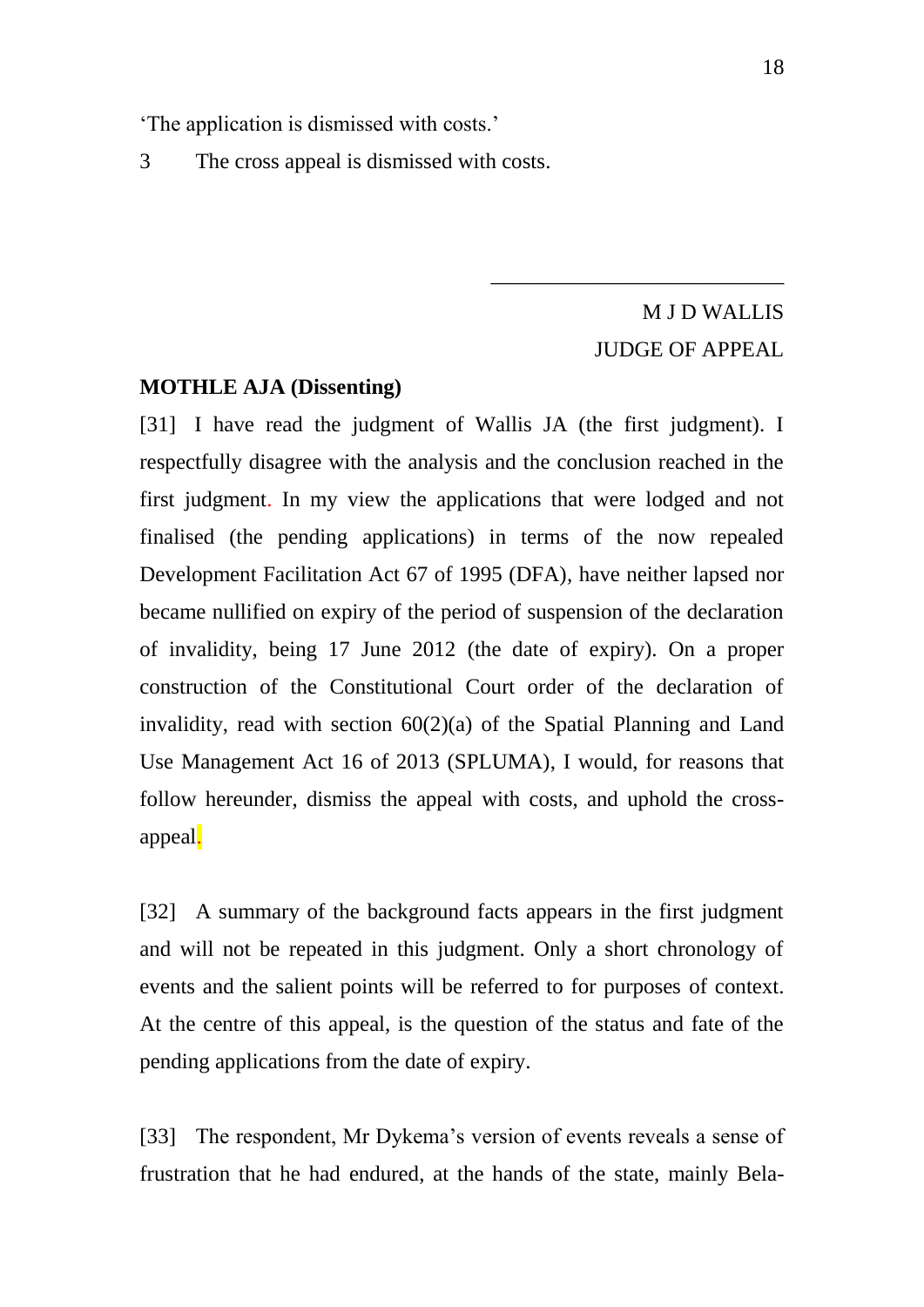Bela Local Municipality (the Municipality), the moment he lodged his application. A brief chronology of events demonstrates this unfortunate experience.

[34] On 18 June 2010, the Constitutional Court held that chapters V and VI of the DFA were invalid. It further ordered that the declaration of invalidity be suspended for a period of 24 months from date of order. Most importantly, the Constitutional Court allowed the provincial tribunals established under DFA and charged with the authority to decide on applications for land use, to continue with the execution of these functions during the period of suspension of the order.

[35] In February 2012, four months before the date of expiry, Mr Dykema lodged his application. His application included documents which indicated that he had commenced work on the project several months before the application was lodged with the Limpopo Development Tribunal (the Tribunal). On receipt of this application, the Tribunal, in the same month (February 2012), forwarded the application under cover of a memorandum, requesting comment from the Municipality.

[36] A process of approximately three months of internal communications within the Municipality in order to consider the application, ensued. Between 17 February 2012 and 7 May 2012, senior officials of various divisions of the Municipality, starting with Technical Services on 17 February 2012, through March and April, up to and including the final signature of the Municipal Manager on 7 May 2012, all approved Mr Dykema's application, subject to the project complying with specified conditions. Some three months later the application was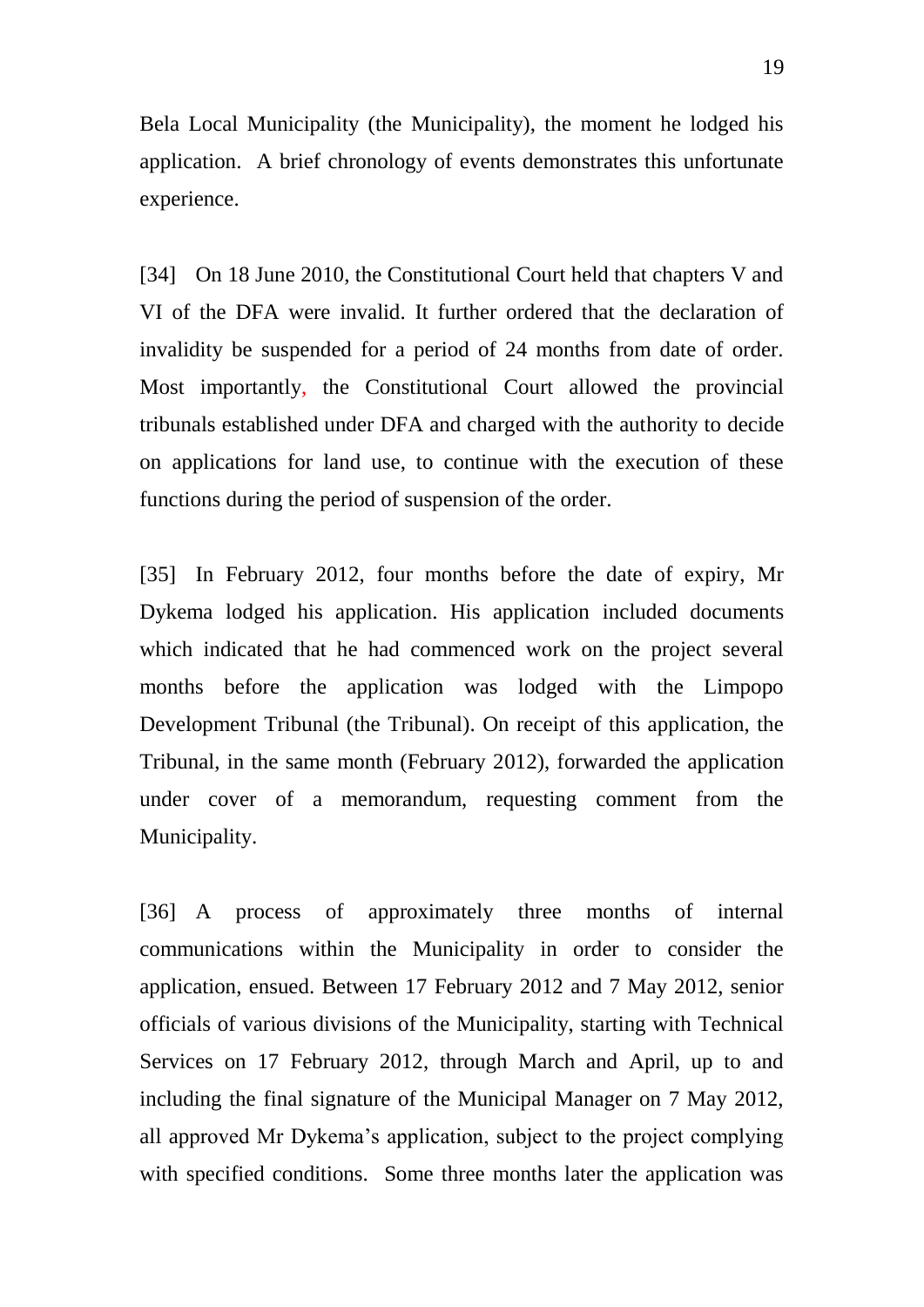returned to the Tribunal which approved it, subject to compliance with some technical conditions during construction. The Bakwena Platinum Corridor, the Road Agency of Limpopo as well as the Department of Agriculture and Fisheries had all approved the application as well. The Tribunal conducted hearings between 13 April and 5 June 2012, where evidence was led and expert reports considered. The final leg was to receive submissions from various legal representatives of the interested parties and then take a decision. The hearing stood down by agreement with the parties, for heads of argument to be filed by 16 July 2012.

[37] I pause to mention that on 22 March 2012, three months before the date of expiry (17 June 2012), the Department of Rural Development and Land Reform issued a public statement commenting on the progress of finalising the Spatial Planning and Land Use Management Bill. The statement gave a directive to all tribunals to consider all applications pending before them, even after the date of expiry. However, it directed that no new applications should be accepted as of the date of expiry. An undertaking was also given in the statement as follows:

'(b) Application to the Constitutional Court by the Government for an extension to the 24 months will be made in time if it is established that no other viable alternative exists to processing land applications in any part of the country except via the DFA.

(f) In the North-West, Limpopo, Mpumalanga, Eastern Cape, and Gauteng Provinces it is important to note that the pre-1995 laws on land development management remains in the law books. These laws are still in use, and they will continue to be used until the enactment of the Spatial Planning and Land Use Management Bill into an Act of Parliament.'

[38] To complete the narrative of Mr Dykema's plight, I continue with the chronology of events. After the date of expiry, Mr Dykema's town planners continued to engage the Municipality to seek assistance to have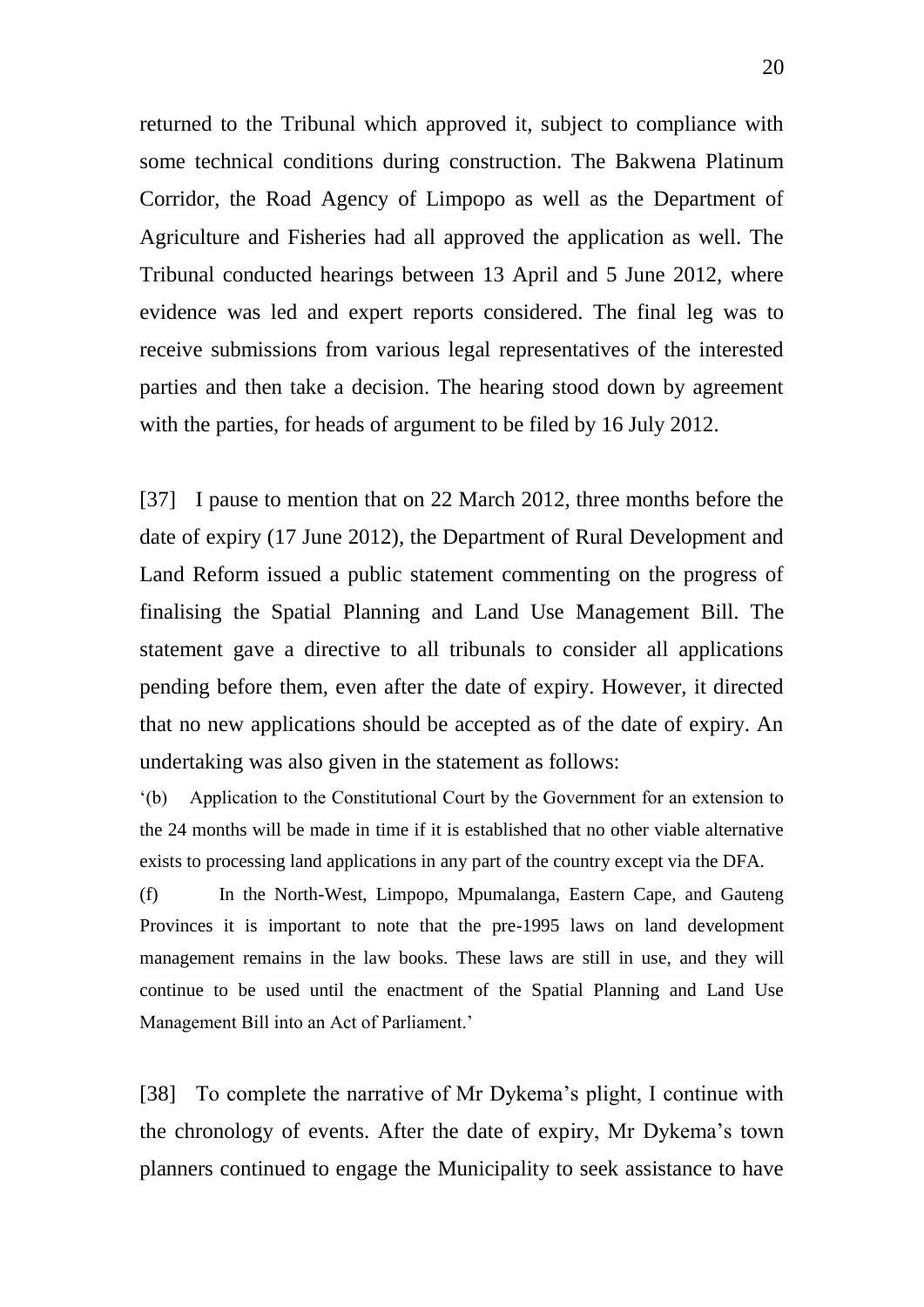the application finalised. On 10 July 2013, the town planners wrote a letter to the Municipality, requesting that Mr Dykema's application be finalised in terms of section 69(3) of the Town Planning and Townships Ordinance 15 of 1986 (the Ordinance). The section gives the Municipality a discretion to process and finalise applications such as those of Mr Dykema and take a decision.

[39] The Municipality replied to the town planners on 11 August 2014, more than a year later, in a terse one paragraph response indicating that Mr Dykema must submit a *new* application in terms of the Ordinance. What was alarming about the letter from the Municipality is the following (a) By then the Municipality had already had a period of three months (February to May 2012) to consider and approve Mr Dykema's application as submitted to it for comment by the Tribunal. The Municipality in their comment supported the approval of the application; (b) Mr Dykema's application, but for the legal representatives' submission of heads, was almost completed as at the date of expiry. (c) At the time of their response in August 2014, the Municipality was aware of a competing application from the appellant, Mr Malebane, for a similar project on a property situated about 19 kilometres from the proposed site of Mr Dykema. The documents in the appeal record indicate that as at May 2014, Mr Malebane had, like Mr Dykema, obtained approvals and support from the Road Agency and Bakwena .Platinum Corridor; (d) The Government had not yet promulgated legislation to give direction to the fate of the pending applications, after the date of expiry as indicated in the Department's statement. It had also not approached the Constitutional Court to request an extension of the date of expiry. That legislation became a reality in 2015, three years after the date of expiry; (e) Having been part of the process to consider Mr Dykema's application, the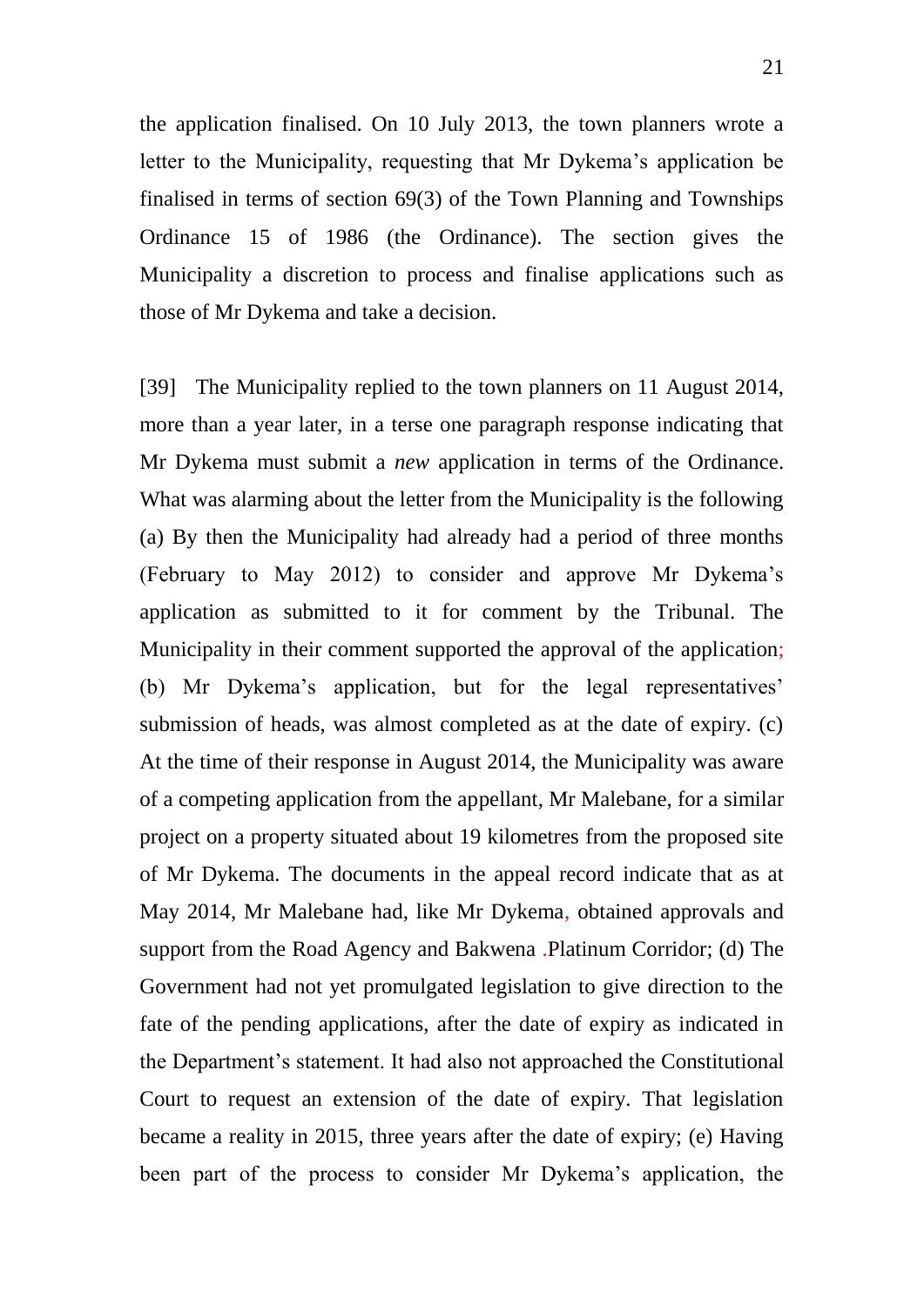Municipality was empowered and in a better position to finalise the application in July 2013 as per the directive of the Department.

[40] A period of uncertainty and confusion ensued as regards the status of the pending applications. In Mr Dykema's case, the confusion was compounded by the fact that the final approval of his application by the Tribunal in November 2012 - was invalidated by the effect of two judgments of this Court<sup>21</sup> in 2016 and 2018, after unsuccessful attempts to obtain cooperation from the Municipality concerning post-approval procedures.

[41] At the time Mr Dykema approached the high court, he found himself confronted with an argument from his competitor, Mr Malebane that his (Mr Dykema's) application lapsed or was nullified on the date of expiry when the Tribunal lost the power to consider it. Mr Malebane contended thus:

'… the Applicant's failure to comply with the post-approval obligations stated in the DFA and its Regulations caused the Applicant's DFA application to lapse (by operation of the law) and therefore the approval granted by the LDT lapsed simultaneously.'

[42] The reference to *'by operation of the law'* turned out to mean the declaration of invalidity of the DFA. To put matters in perspective, it is necessary to examine the nature of the application lodged by Mr Dykema.

-

<sup>21</sup> *Shelton v Eastern Cape Development Tribunal* [2016] ZASCA 125 and *Patmar Explorations (Pty) Ltd and Others v The Limpopo Development Tribunal and Others* [2018] ZASCA 19; 2018 (4) SA 107 (SCA).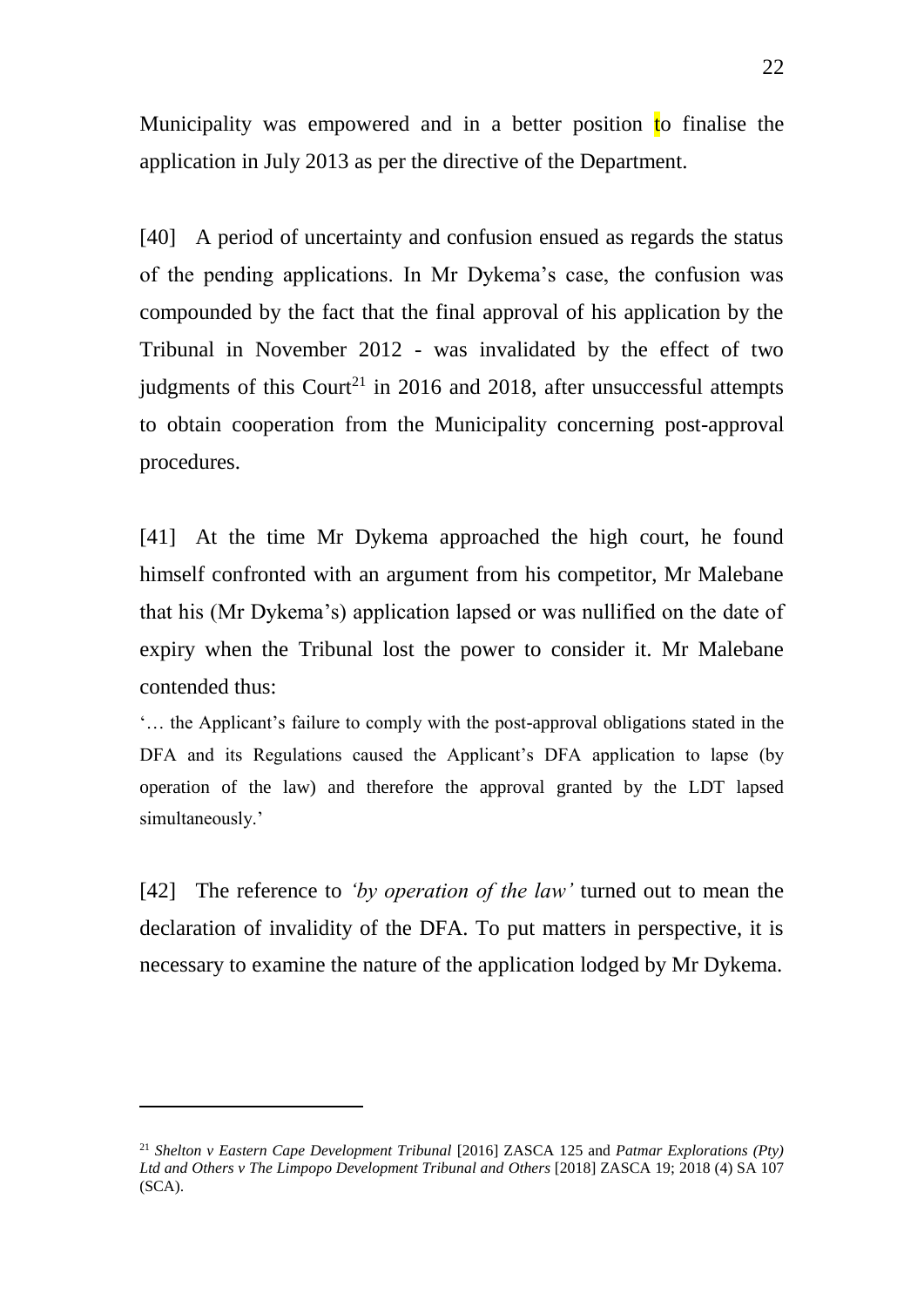[43] Mr Dykema's application is an exercise of his right to a just administrative action, as provided for in section 33 of the Constitution.<sup>22</sup> He had a legitimate and justified expectation that his application would be considered and decided upon. The Tribunal in accepting the application, assumed the obligation to consider and decide on the application as provided for in s 33(3) (b) and (c) of the Constitution read with the provisions of the Promotion of Administrative Justice Act 3 of 2000. As at the date of expiry, the pending applications, including those completed or finalised, were in my view the objects of the applicants' right to a just administrative decision.

[44] In declaring chapters V and VI of the DFA to be constitutionally invalid, both this Court and the Constitutional Court effectively removed the administrative powers of the tribunals to receive, consider and decide on land use applications. There is no record that these courts or any organ of state had declared, or by inferential reasoning had accepted that the pending applications lapsed or became nullified. Such a demise of the pending applications would have, by implication, brought an end to the applicants' exercise of their right to just administrative action, without a decision having been taken, one way or the other, a situation that would be untenable.

[45] Mr Malebane's contention conflates instead of separating the pending applications from the loss of power on the part of the tribunals. The pending applications, even after submission, remained as the rights of the applicants who, alone, had the power to decide whether to

 $\overline{a}$ 

 $22$  The Constitution of the Republic of South Africa, 1996. Section 33 reads: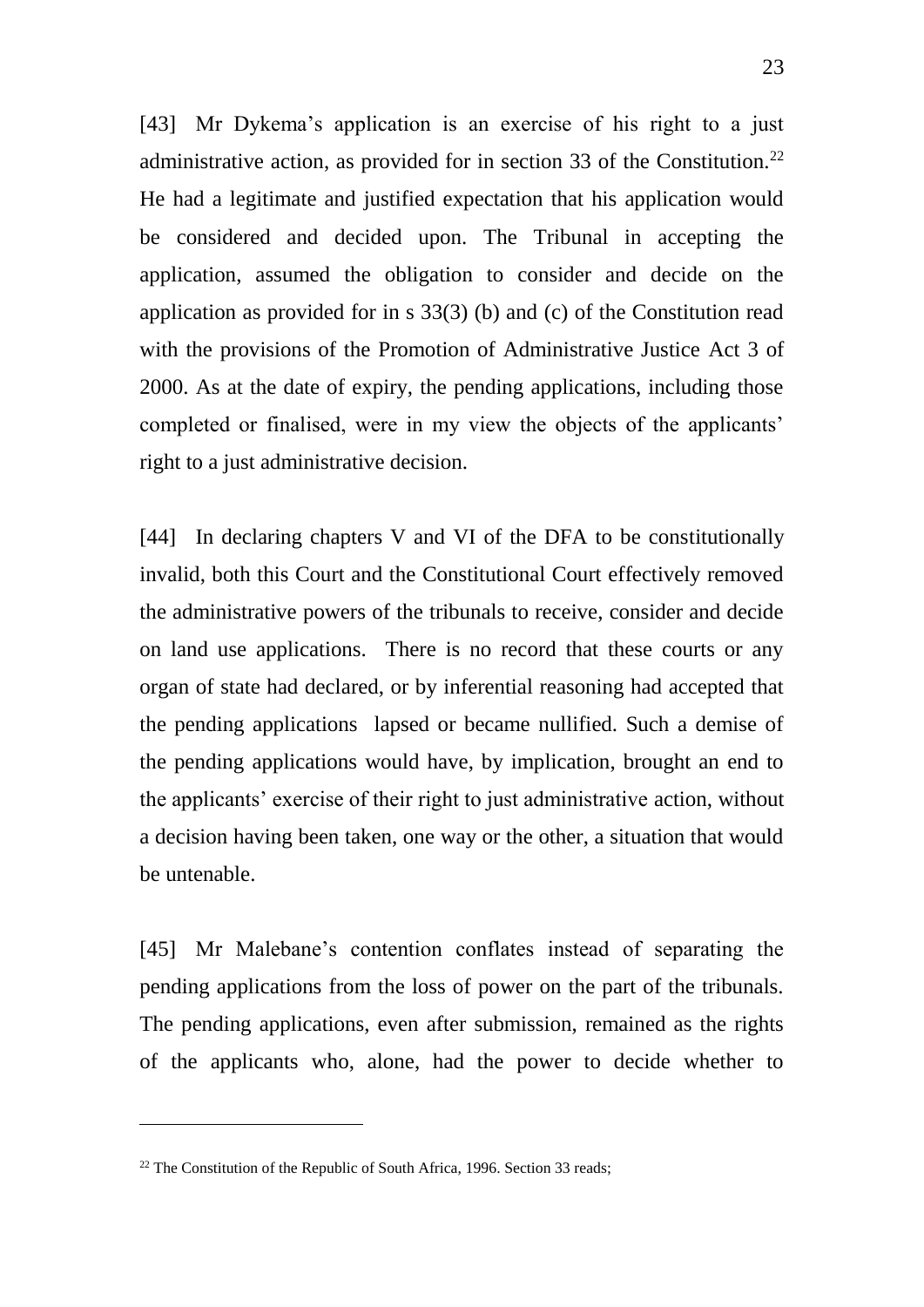withdraw, abandon or persist with the exercise of their right to a just administrative action before any newly empowered organ of state. As it becomes apparent later in this judgment, this view is buttressed by s 60(2) of SPLUMA.

[46] The Constitutional Court could not have intended for anything other than the removal of the power of the tribunals to consider and decide on the applications. This Court in the matter of *Johannesburg Municipality v Gauteng Development Tribunal,<sup>23</sup>* after declaring chapters V and VI of the DFA invalid, suspended the declaration of invalidity for a period of 18 months subject to the following:

'No development tribunal established under the Act may accept for consideration or consider any application for the grant or alteration of land use rights in a municipal area.

No development tribunal established under the Act may on its own initiative amend any measure that regulates or controls land use within a municipal area.'

[47] The Constitutional Court upheld the decision of this Court to declare chapters V and VI of the DFA constitutionally invalid, but set aside this Court's order of suspension of the period of invalidity as well as the conditions of suspension. Instead, the Constitutional Court ordered in paras 7 and 8 as follows:

'The declaration of invalidity is suspended for 24 months from the date of this order to enable Parliament to correct the defects or enact new legislation.

The suspension is subject to the following conditions:

-

<sup>&</sup>lt;sup>23</sup> This case first came before the Gauteng Local Division of the High Court and was reported in the law reports under the same name, as follows: High Court 2008 (4) SA 572 (W); SCA 2010 (2) SA 554 (SCA) and Constitutional Court 2010 (6) SA 182 (CC).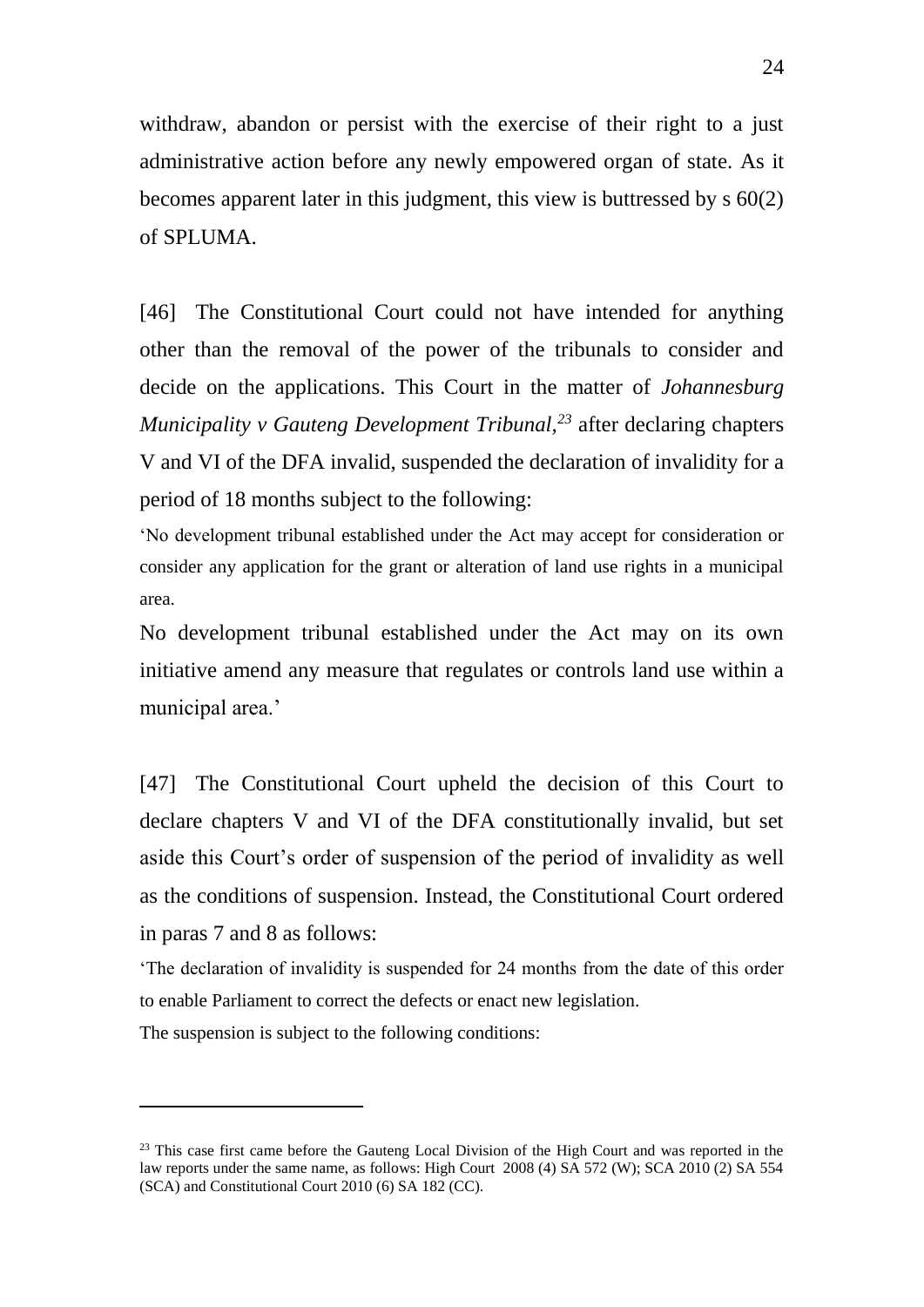- (a) Development Tribunals must consider the applicable integrated-development plans, including spatial-development frameworks and urban-development boundaries, when determining applications for the grant or alteration of land use rights.
- (b) No development tribunal established under the Act may exclude any bylaw or Act of Parliament from applying to land forming the subject-matter of an application submitted to it.
- (c) No development tribunal established under the Act may accept and determine any application for the grant or alteration of land-use rights within the jurisdiction of the City of Johannesburg Metropolitan Municipality or eThekwini Municipality, after the date of this order.
- (d) The relevant development tribunals may determine applications in respect of land falling within the jurisdiction of the City of Johannesburg Metropolitan Municipality or eThekwini Municipality only if these applications were submitted to it before the date of this order.'

[48] The conditions of suspension of the orders of this Court sought to prohibit any receipt and consideration of applications during the period of suspension of the declaration of invalidity. That would have had the effect of not only restraining the tribunals from exercising their powers beyond the date of the order of the declaration of invalidity, but also prohibiting prospective applicants desiring to submit applications for consideration during the period of suspension, from doing so. That would have amounted to a total prohibition on the exercise of their constitutional right to just administrative action. The Constitutional Court set that part of this Court's order aside and protected the right of citizens to continue submitting applications after the date of the declaration of invalidity, but limited it to the period of suspension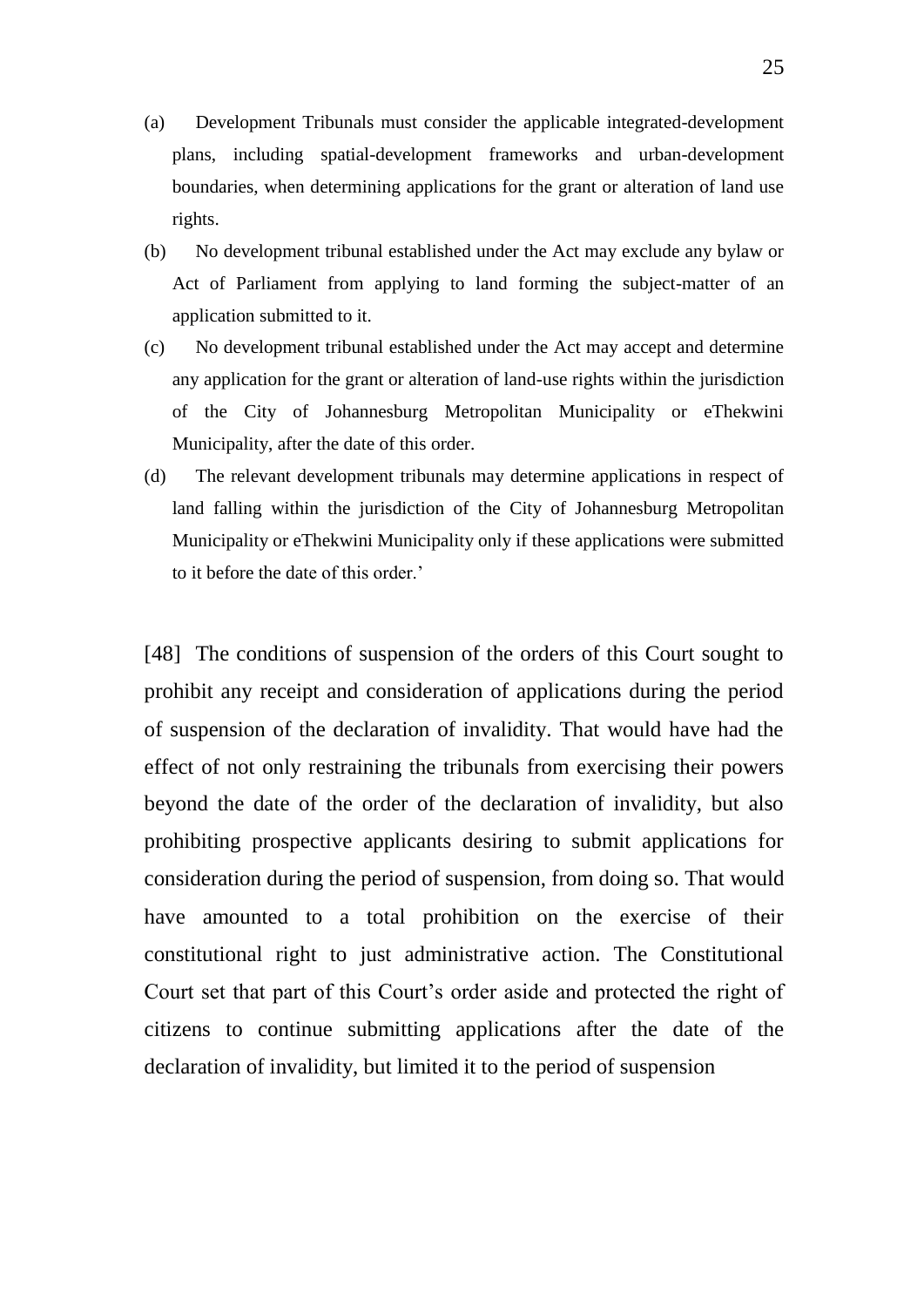[49] The exercise of the power to suspend an order of invalidity in terms of s172 of the Constitution, has to be just and equitable and not disruptive and result in the deprivation of rights. *In Steenkamp NO v Provincial Tender Board of the Eastern Cape* 2007 (3) SA 121 (CC), paras 28 to 29 the Court stated thus:

'[S]ince the advent of our constitutional dispensation administrative justice has become a constitutional imperative. It is an incident of the separation of powers through which courts review and regulate the exercise of public power. The Bill of Rights achieves this by conferring on 'everyone' a right to lawful administrative action that must also be reasonable and procedurally fair…'

[50] In *McBride v Minister of Police* [2016] ZACC 30; 2016 (2) SACR 585 (CC) at para 52 the Court stated thus:

'…In *Kruger*, the Court preserved the conduct of the Road Accident Fund that had relied on invalid proclamations. This was to avoid disruption and disorder. There must be an interest of justice consideration that overrides the presumption of objective constitutional invalidity.'

These authorities convey a clear message that the purpose of suspension of an order is not aimed at an infringement of any person's rights. See also *Tronox KZN Sands (Pty) Ltd v KwaZulu-Natal Planning and Development Appeal Tribunal and others* 2016 (3) SA 160 (CC). The current case makes reference to the KZN case in para 19 of the judgment of the high court in this case. The high court wrote:

*'*In that matter, despite the invalidity of the empowering statute, the Constitutional Court permitted a tribunal to exercise powers pertaining to land use rights, provided it did so from the perspective of a Municipality and not from the perspective of a Province<sup>'</sup>

[51] Consequently it would be reasonable to accept that as at the date of expiry, there may have been a considerable number of applications lodged, which were at different stages of consideration, some at the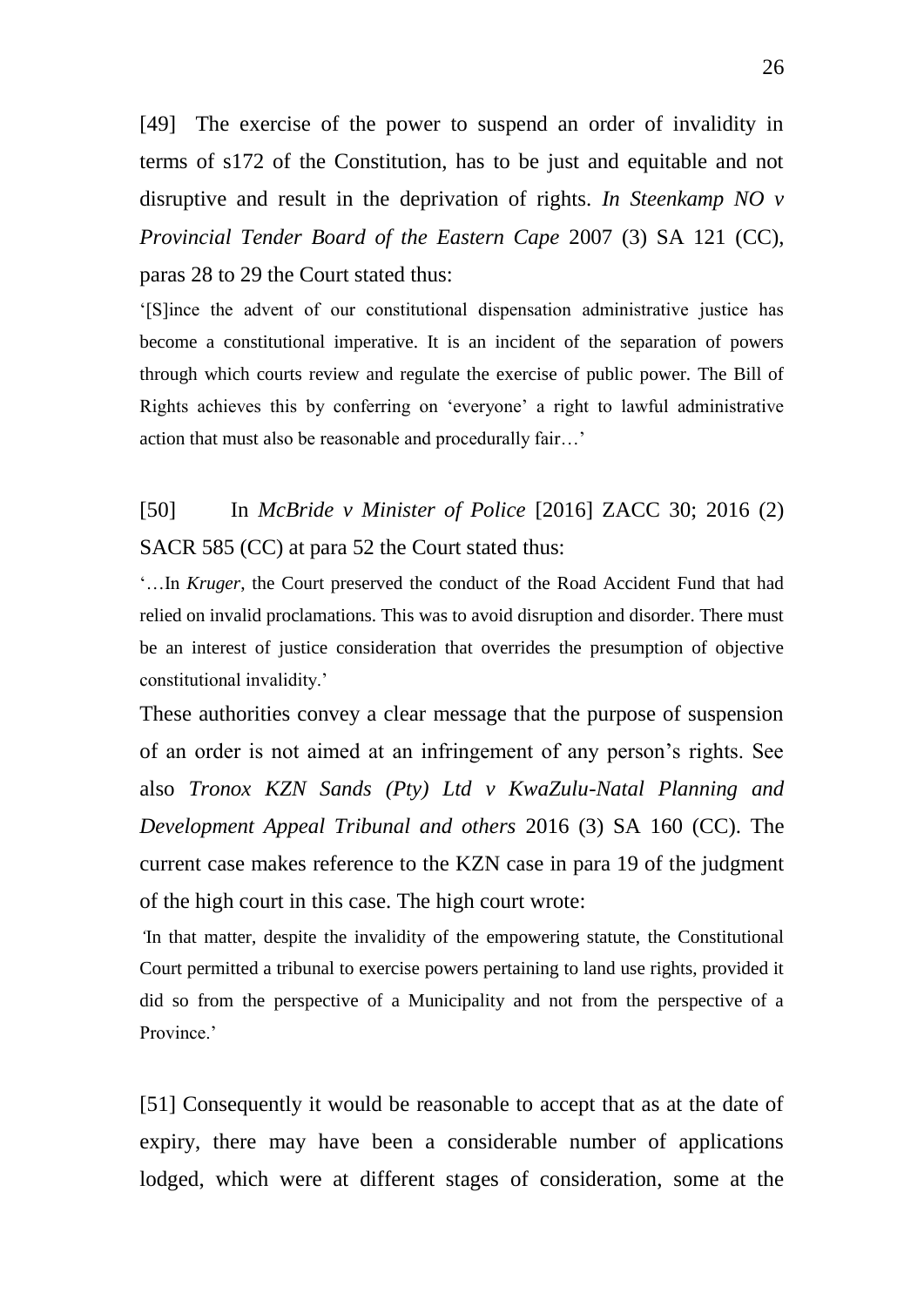beginning and others towards finality. As at the date of expiry, Mr Dykema's application, with the support of the Municipality, was in the final stages of completion.

[52] The dictates of good governance would have demanded that the tribunals, immediately transfer the pending applications to the municipalities on the date of expiry. Alternatively, at worst, with their powers divested, to return the applications to the applicants.

[53] In the case of Mr Dykema's application, the Municipality had already considered and approved it as part of the DFA process of considering the application. That approval is protected by the Constitutional Court order as it occurred within the period of suspension. The *Sheldon* and *Patmar* cases invalidated the approval by the Tribunal in November 2012, correctly so as it was made after the date of expiry. As at July 2013, the Municipality had a statutory obligation as the State in terms of s 33(3) (b) of the Constitution, to give effect to Mr Dykema's right to a just administrative action by considering his application. It failed to do so on request, instead replied Mr Dykema one year after his request and informed him to submit a new application. This response would have provided an unfair and unreasonable advantage to those applicants, such as Mr Malebane, who after the date of expiry, had lodged their applications with the Municipality in terms of the Ordinance. The Municipality ignored the directive from the national Department.

[54] As the Constitutional Court observed in its judgment, it was expected of Parliament and the Executive to proclaim remedial legislative measures to correct the constitutional defect. The fate of the pending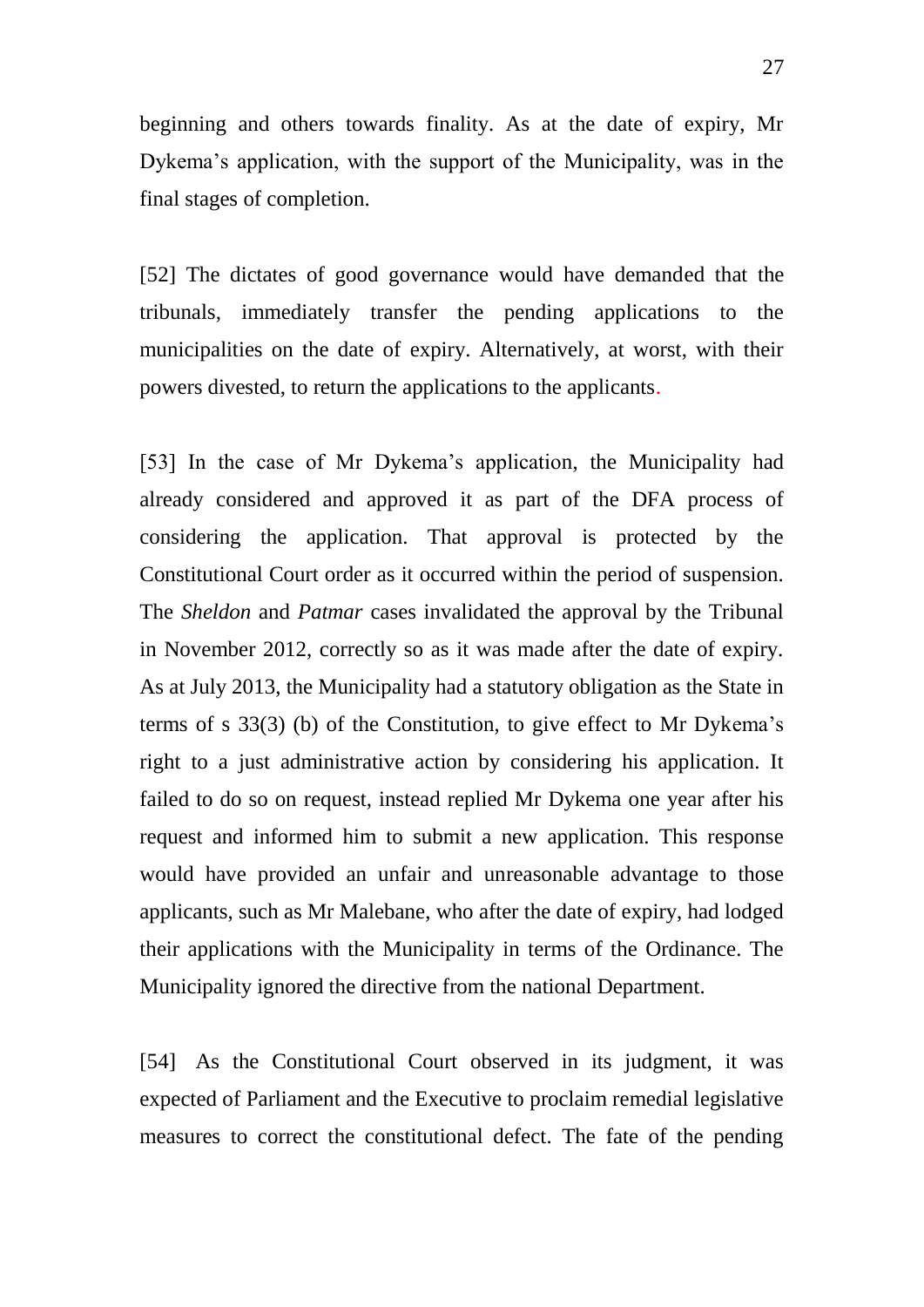applications was thus left to the Executive and Parliament to deal with. I now turn to the remedial legislative measures that were introduced.

[55] The remedial legislative framework envisaged by the Constitutional Court came in the form of SPLUMA, which came in to operation on 1 July 2015, three years after the date of expiry. Section 60 of SPLUMA provided for transitional provisions. Section 60 (1) reiterated the protection of the completed applications as stated in para 85 of the judgment of the Constitutional Court in Johannesburg Metropolitan Municipality case. It is s  $60(2)(a)$  that is of relevance to the fate of the pending applications. It provides:

'All applications, appeals or other matters pending before a tribunal in terms of section 15 of the Development Facilitation Act, 1995 (Act 67 of 1995) at the commencement of this Act that have not been decided or otherwise disposed of, must be continued and disposed of in terms of this Act.'

[56] Section 60(2) (d) of SPLUMA further provides that the Minister may prescribe a date by which the pending applications, appeals or other matters must be disposed of, and may prescribe arrangements in respect of such matters not disposed of by that date. The Minister has not yet made such determination. Mr Dykema's pending application may still be submitted as ordered by the high court.

[57] At the time Mr Dykema launched his application before the high court in November 2015, the provisions of s 60 of SPLUMA had been in force as at 1 July 2015. If there was still uncertainty or confusion prevailing on the status of the pending applications, it was clarified by s 60 of SPLUMA. Similarly, if there was any merit in the contention that the pending applications had lapsed or became nullified, then s 60(2) of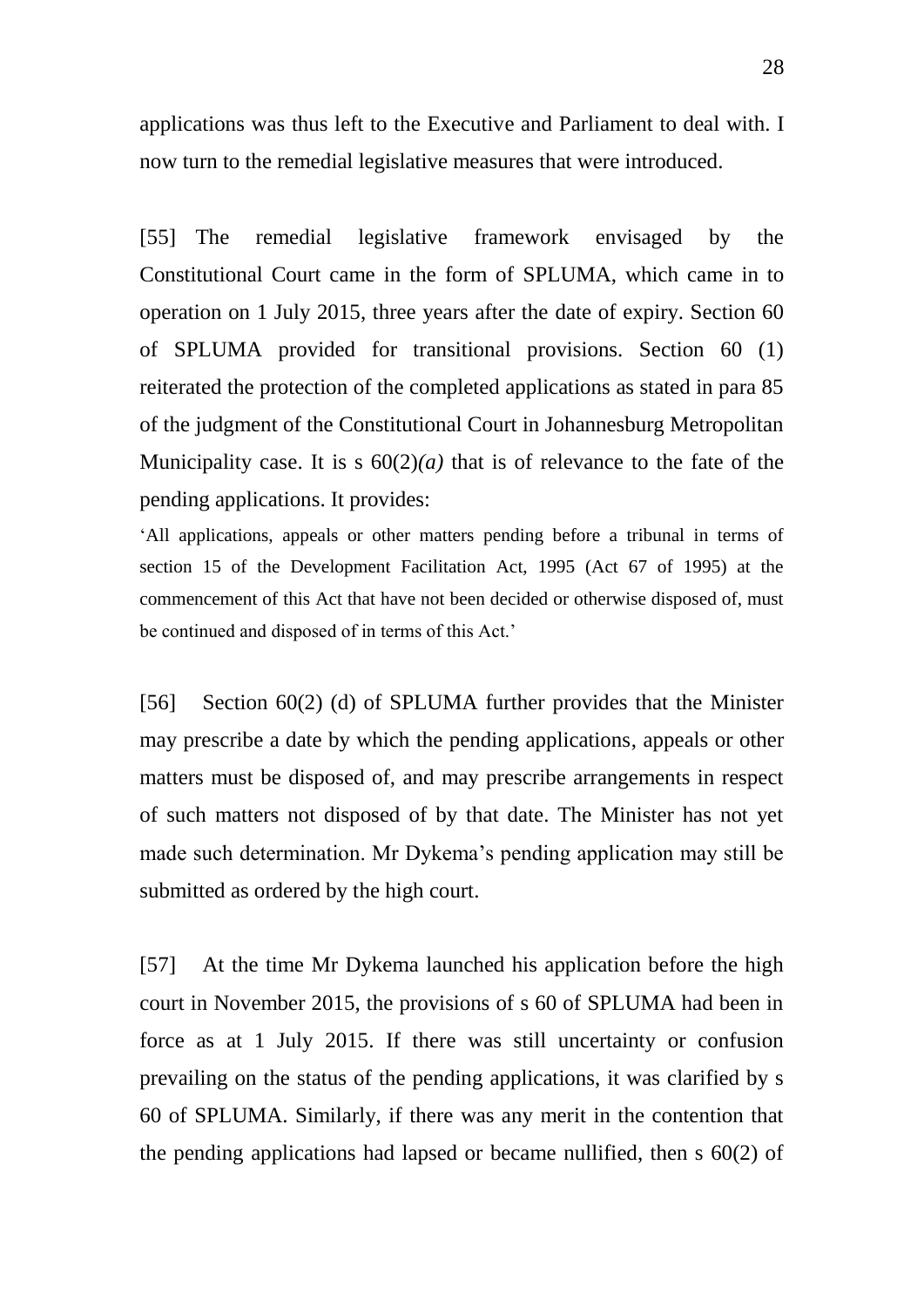SPLUMA must be accepted as having resuscitated such applications and had given them a life line as to how they should be disposed of. The language of s  $60(2)(b)$  is couched in peremptory terms for the municipalities to consider these applications. To persist with the argument that the pending applications had lapsed is to render s 60 of SPLUMA superfluous.

[58] Declaring the pending applications to have lapsed could also have far reaching implications. This appeal before us, came three years after the commencement of SPLUMA. It is conceivable that since the commencement of litigation in this case, other pending applications have been considered and finalised in terms of s 60(2)*(a*). It is unclear what the status of such applications would be if one regards them as having lapsed or became nullified on the date of expiry. The reality is that the pending applications would only lapse after they are either withdrawn or abandoned by the applicants; or disposed of with a decision, one way or the other by an organ of state having the power to do so. Parliament accepted that the pending applications could still be considered by another organ of state in terms of s 60(2) of SPLUMA.

[59] There is no merit in Mr Malebane's contention. It cannot be correct. The purpose and effect of the declaration of invalidity was limited to the removal of the power of the tribunals to receive, consider and decide on the applications, not to nullify the applications that were lodged. The DFA did not put any time frames on the lifespan of the applications. The suspension was intended to allow the tribunals to continue providing a service to the public so as to avoid a disruption of the government's processes and services. Thus the argument raised by Mr Malebane that Mr Dykema's application had lapsed, was based on a false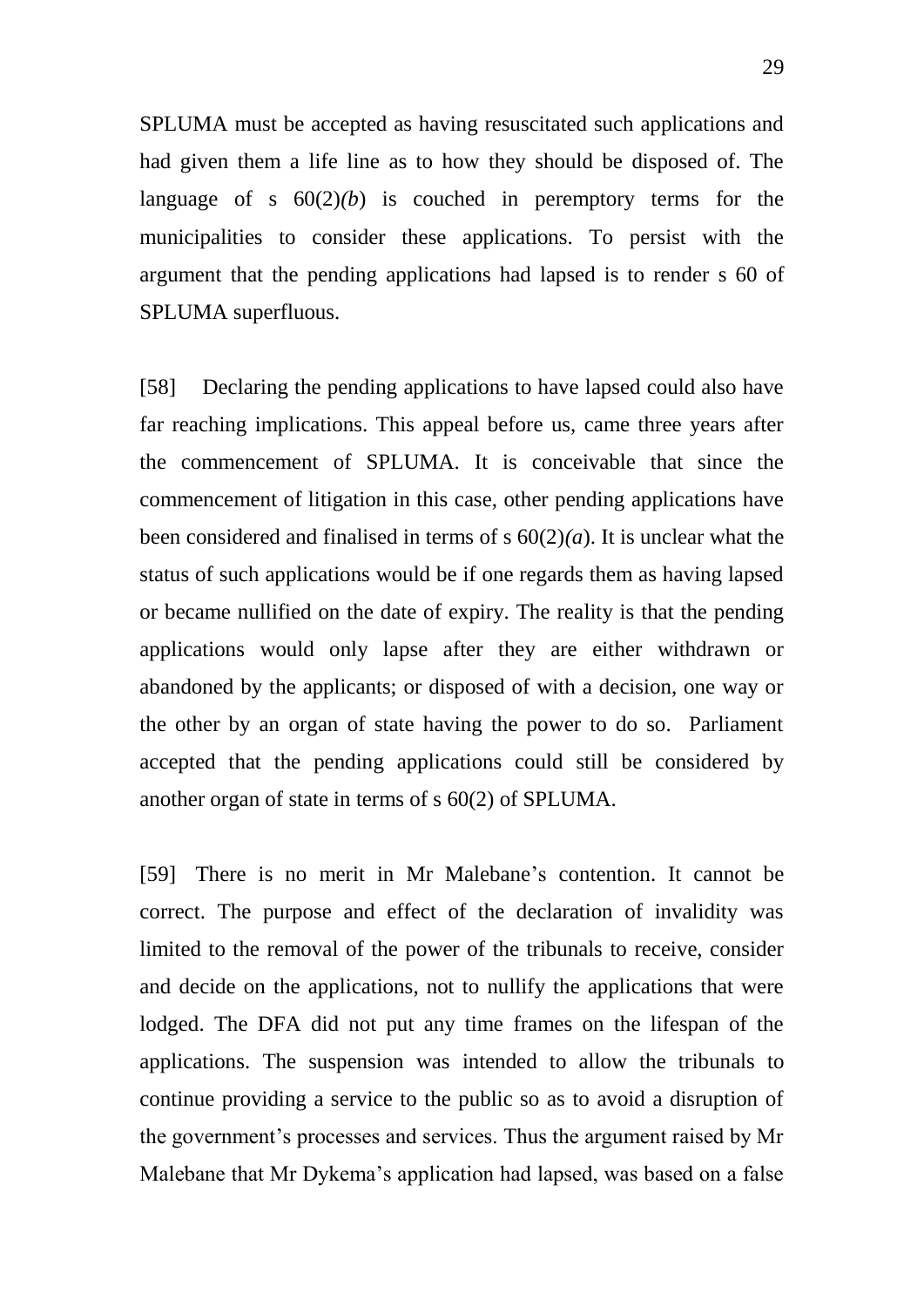inferential reasoning that had no support in law or fact. It should be rejected and the appeal should fail.

[60] Before concluding, something needs to be said about the effect of the judgments in *Shelton* and *Patmar*. This Court was correct in striking down the decisions taken by the tribunals after the date of expiry as being *ultra vires.* The tribunals had no legal authority to continue with the applications beyond the date of expiry. Similarly, the view expressed by the Department in its public statement that the tribunals must complete the remaining applications beyond the date of expiry was incorrect. However, the striking down of the tribunal's decisions can only affect what they did after the date of expiry. Anything they did before the date of expiry is protected by the order of the Constitutional Court. Consequently, all applications affected by the *Shelton* and *Patmar* decisions logically revert to their status, whatever it may have been, before the date of expiry. Mr Dykema need not have contended for the impugned approval, but should rather have taken his application as it was on 17 June 2012, and submitted it to the Municipality in terms of s 60(2).

[61] The high court was correct to grant the order it did as it is in the interests of justice to do so. The order ensures a lawful, reasonable and procedurally fair administrative action between the parties. I would therefore dismiss the appeal, uphold the cross appeal and award the costs of this appeal to the respondent.

> S P MOTHLE ACTING JUDGE OF APPEAL

\_\_\_\_\_\_\_\_\_\_\_\_\_\_\_\_\_\_\_\_\_\_